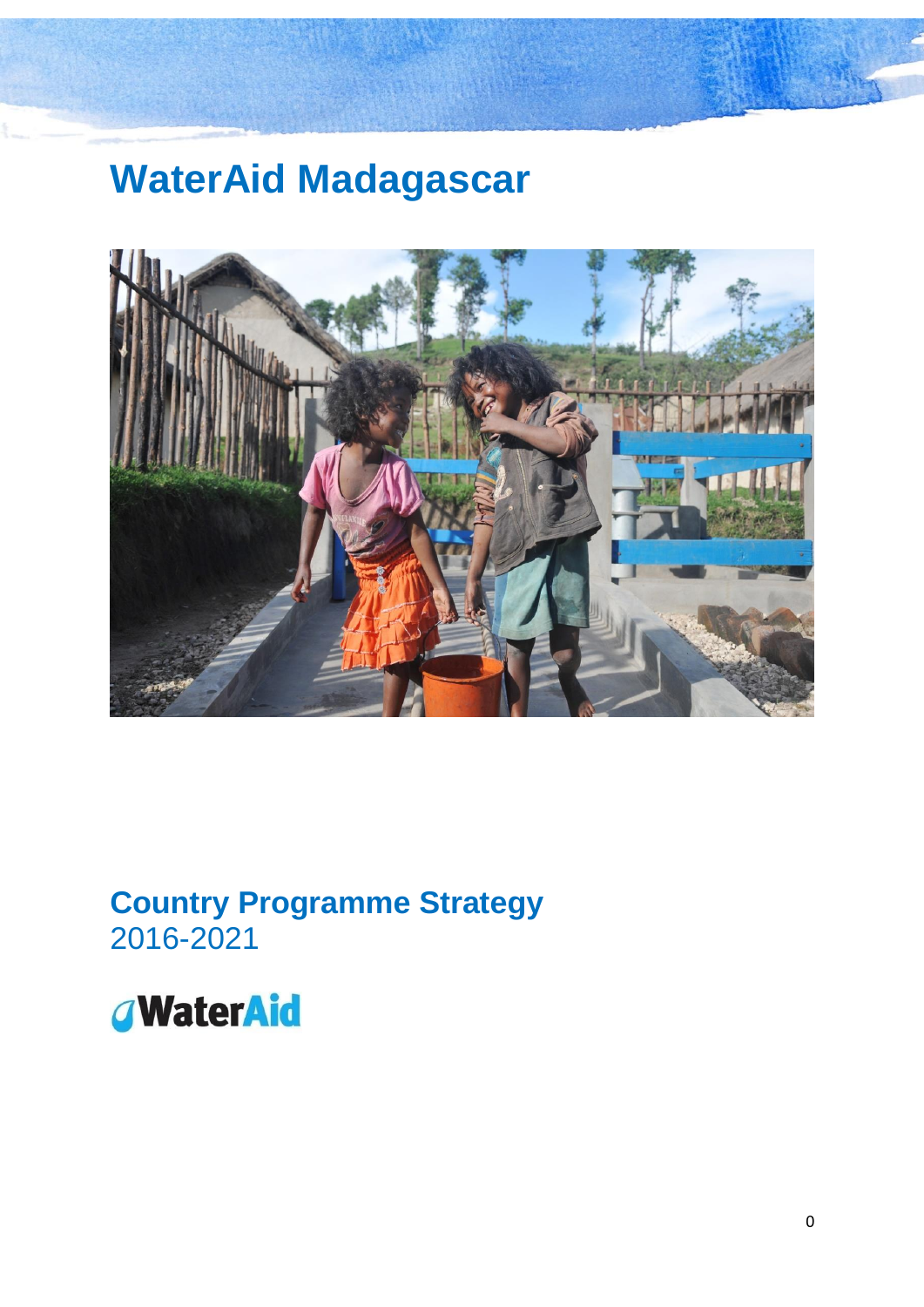## **Table of Contents**

| 1. |  |
|----|--|
|    |  |
|    |  |
|    |  |
| 2. |  |
| 3. |  |
| 4. |  |
| 5. |  |
| a. |  |
| b. |  |
| C. |  |
| d. |  |
| е. |  |
| 4. |  |
| 5. |  |
| a. |  |
| b. |  |
| c. |  |
| d. |  |
| е. |  |
| 6. |  |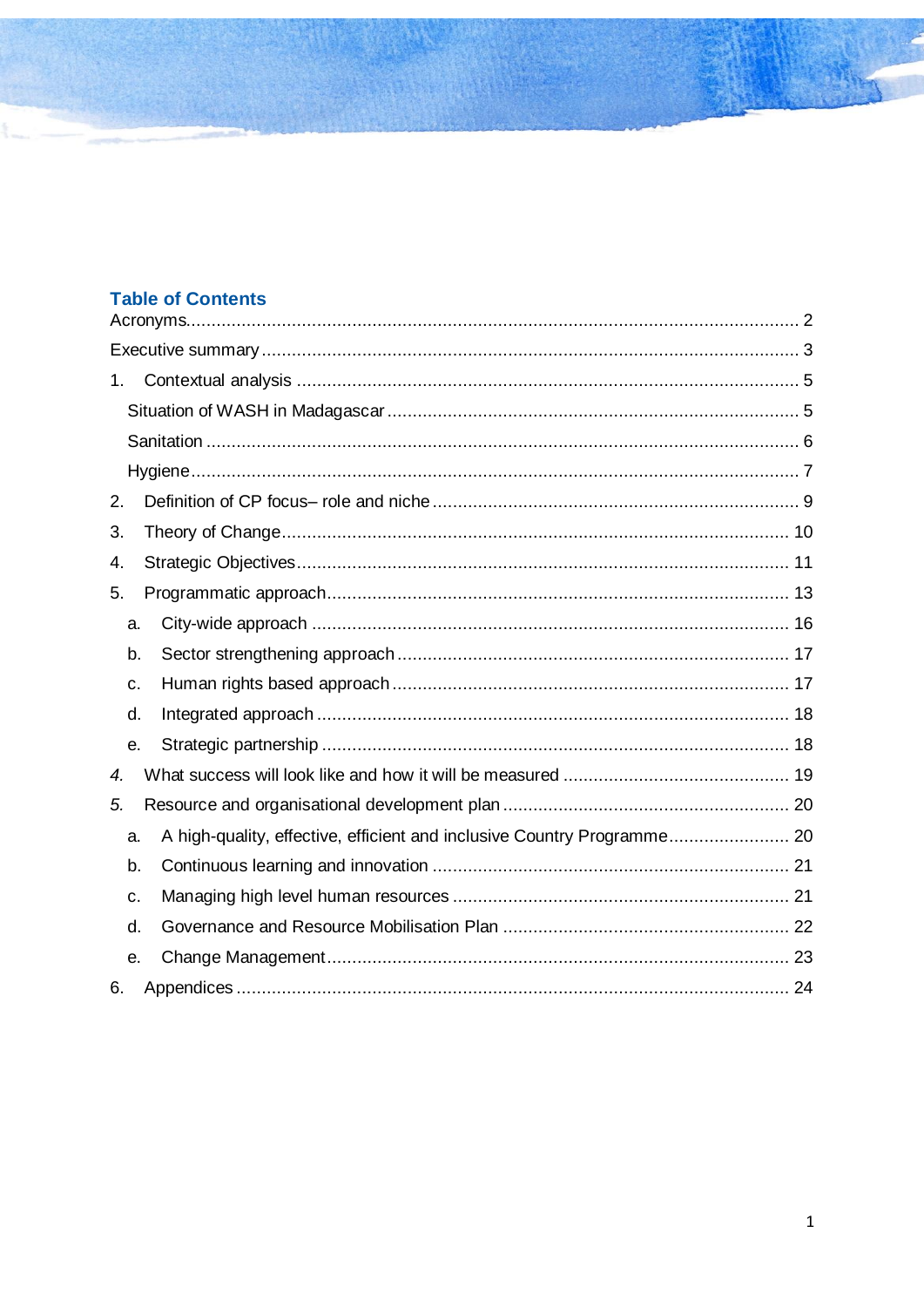<span id="page-2-0"></span>

| <b>Acronyms</b><br>CP | <b>Country Programme</b>                                        |
|-----------------------|-----------------------------------------------------------------|
| <b>BAT</b>            | <b>Bottleneck Analysis Tool</b>                                 |
| <b>BCC</b>            | <b>Behaviour Change Communication</b>                           |
| <b>CLTS</b>           | <b>Community Led Total Sanitation</b>                           |
| <b>CP</b>             | <b>Country Programme</b>                                        |
| CSO                   | Civil Society Organisation                                      |
| Diorano               | National WASH coalition                                         |
| <b>FSM</b>            | Faecal Sludge Management                                        |
| <b>GDP</b>            | <b>Gross Domestic Product</b>                                   |
| HDI                   | Human Development Index                                         |
| <b>HIV/AIDS</b>       | Human Immunodeficiency Virus/Acquired Immunodeficiency Syndrome |
| <b>ICT</b>            | Information and Communications Technology                       |
| <b>IEC</b>            | Information Education Communication                             |
| <b>JIRAMA</b>         | State Owned Water and Electricity Company                       |
| <b>NGO</b>            | Non-Government Organisation                                     |
| <b>PCIA</b>           | Peace and Conflict Impact Assessment                            |
| <b>PMER</b>           | Planning, Monitoring, Evaluation and Reporting                  |
| <b>PTM</b>            | <b>Primary Target Municipalities</b>                            |
| <b>SDGs</b>           | Sustainable Development Goals                                   |
| <b>STM</b>            | <b>Secondary Target Municipalities</b>                          |
| <b>WASH</b>           | Water, Sanitation and Hygiene                                   |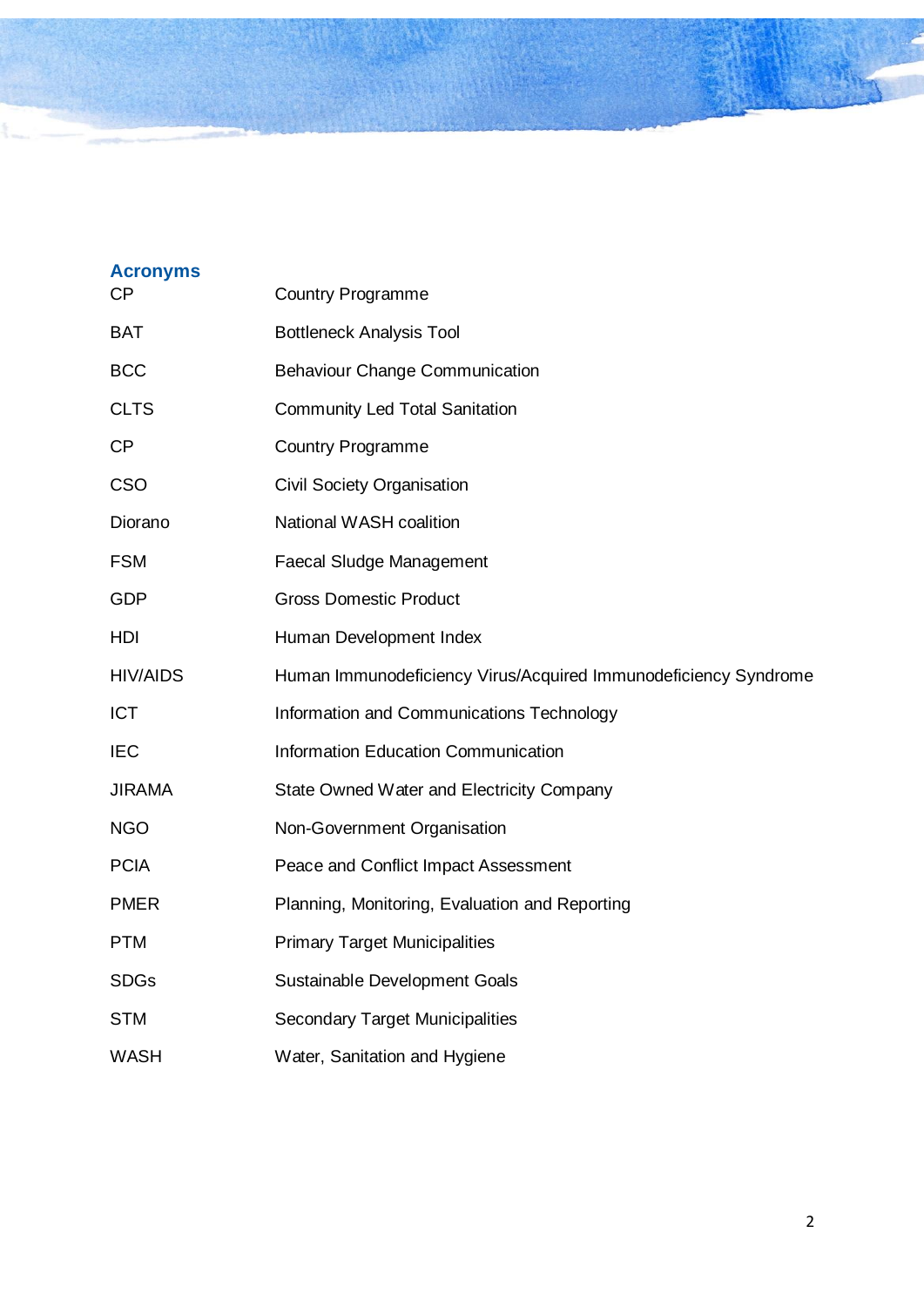#### <span id="page-3-0"></span>**Executive summary**

For more than 16 years WaterAid Madagascar has been working to ensure the people of Madagascar have improved access to water, sanitation and hygiene (WASH). WaterAid Madagascar has built a solid reputation for its quality programme delivery and advocacy work.

While the government and key WASH stakeholders have made recent gains in developing strategies and plans for improving the sector, the situation still remains dire. Over half of the estimated 24million Madagascar population still does not have access to safe water and only 12% have access to improved sanitation. Madagascar also continues to have some of the worst health indicators in the world directly related to the population's lack of access to hygiene and sanitation.

Over the next five years, WaterAid Madagascar's Country Programme Strategy will endeavour to tackle the root causes to some of the persistent challenges facing Madagascar's WASH sector. These include a lack of formal sector leadership; insufficient capacities at national, local and community levels; inadequate financial resource allocation nationally and weak fundraising capacity; lack of sustainability and scaling up of WASH services; cross-sectoral integration of WASH and addressing the limited capacity of civil society and citizens to advocate for their rights to WASH.

The transformational change that WaterAid Madagascar will strive to achieve over the next five year period 2016 - 2021 is: **"***The poor and excluded Malagasy population enjoy their rights and exercise their responsibilities to water and sanitation and adopt safe hygiene behaviours through stronger government leadership and accountability at all levels for effective delivery of inclusive and sustainable WASH services."*

WaterAid Madagascar trust that meaningful change can happen in the WASH sector if there is stronger government leadership and accountability where government lead in ensuring effective sector planning, resource allocation, co-ordination and regulation; when citizens are empowered, fully understand their rights and are able to claim their rights with responsibility and hold duty bearers accountable; strategic partnerships and collaborations exist within and across sectors with clear vision and a common agenda; and when integrated and sustainable WASH models and approaches are developed and implemented across all sectors.

In order to achieve the above transformational change WaterAid Madagascar will focus on the following four strategic objectives: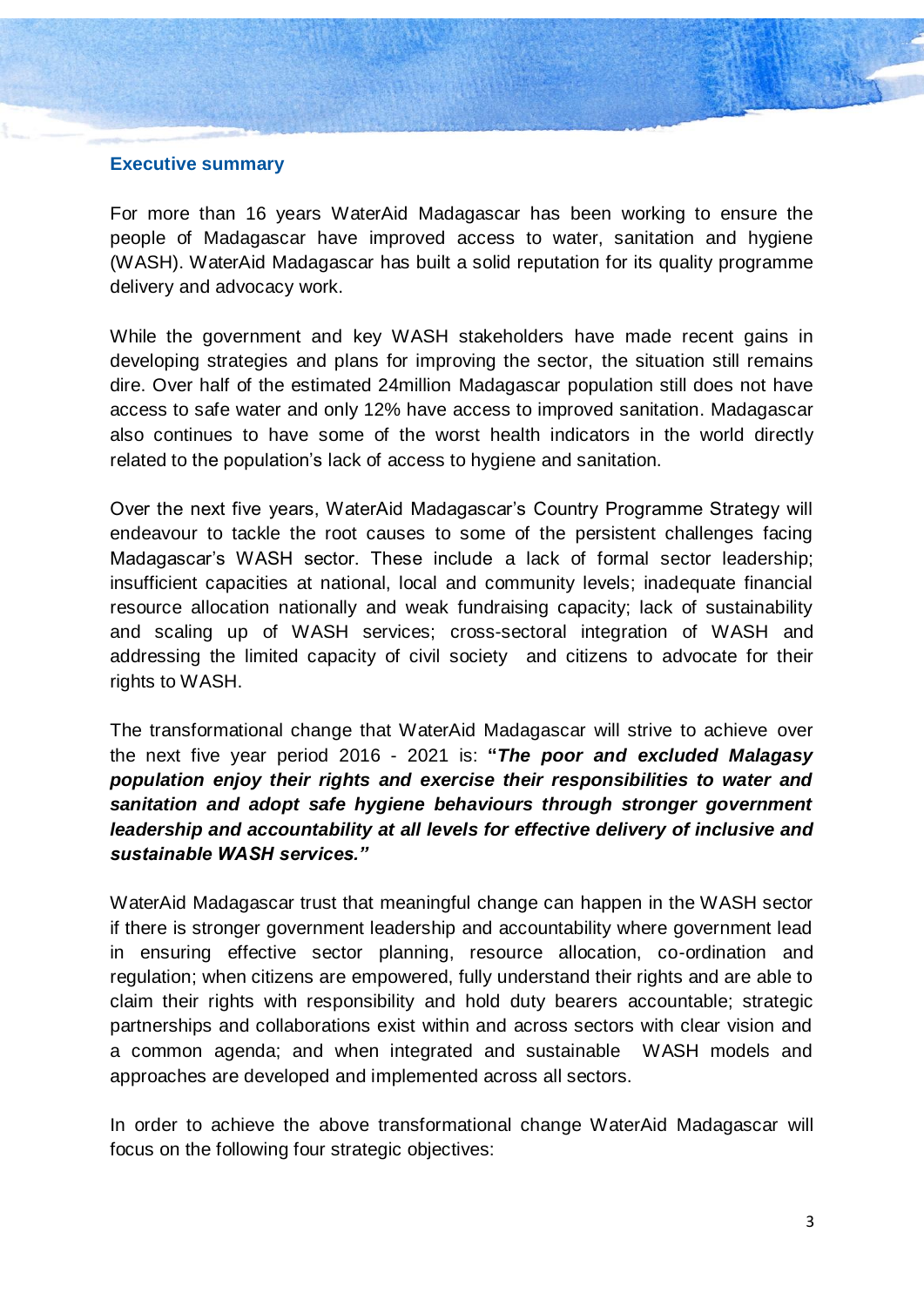**Objective 1:** Inclusive, sustainable and replicable models developed, implemented and scaled up through collaboration with key actors.

Objective 2. Strong leadership, accountability and responsiveness to citizen's WASH rights demonstrated by the Malagasy Government, reflected in effective coordination, adequate and efficient use of funding.

**Objective 3.** Citizens empowered to hold authorities to account and claim their rights to WASH

**Objective 4.** Sustainable hygiene practices adopted by individuals and institutions thus becoming society's social norms.

To achieve these strategic objectives, we have identified some key shifts that the country programme we will have to make in order to effectively tackle the current challenges impacting the WASH sector. These are: (1) prioritizing hygiene and ensuring sustainable hygiene practices and behaviours are not just adopted by all in their daily lives but for hygiene to become society's social norms (2) focusing on strengthening government leadership and accountability in the WASH sector at all levels by ensuring the right capacity exists at national, regional and municipal levels to accelerate WASH progress (3) empowering the poor and marginalized people to understand and claim their WASH rights and hold duty bearers accountable (4) facilitating stronger partnerships and collaborations within and outside the sector for sustainable WASH service delivery; (4) evidence-based interventions through generating knowledge across the sector and sharing with other actors for greater influence. We will undertake service delivery for others to learn our models and approaches with a focus to influence change in policy and practice

WaterAid Madagascar will adopt a programmatic approach as the overall approach while focusing on five specific parts of it for the implementation of the strategic objectives. These will include: i) City wide approach ii) sector strengthening iii) human rights based approach; (iv) integrated approach and; v) finally, strategic partnerships approach. The programme will develop clear guidelines and frameworks to support its programme implementation.

WaterAid Madagascar will strive to continue to be a high-quality and effective programme, building on continuous learning and innovation. WaterAid Madagascar will continue to maintain and develop "win-win", cross learning partnerships to ensure that all key stakeholders work together towards achieving the common vision of universal access to WASH.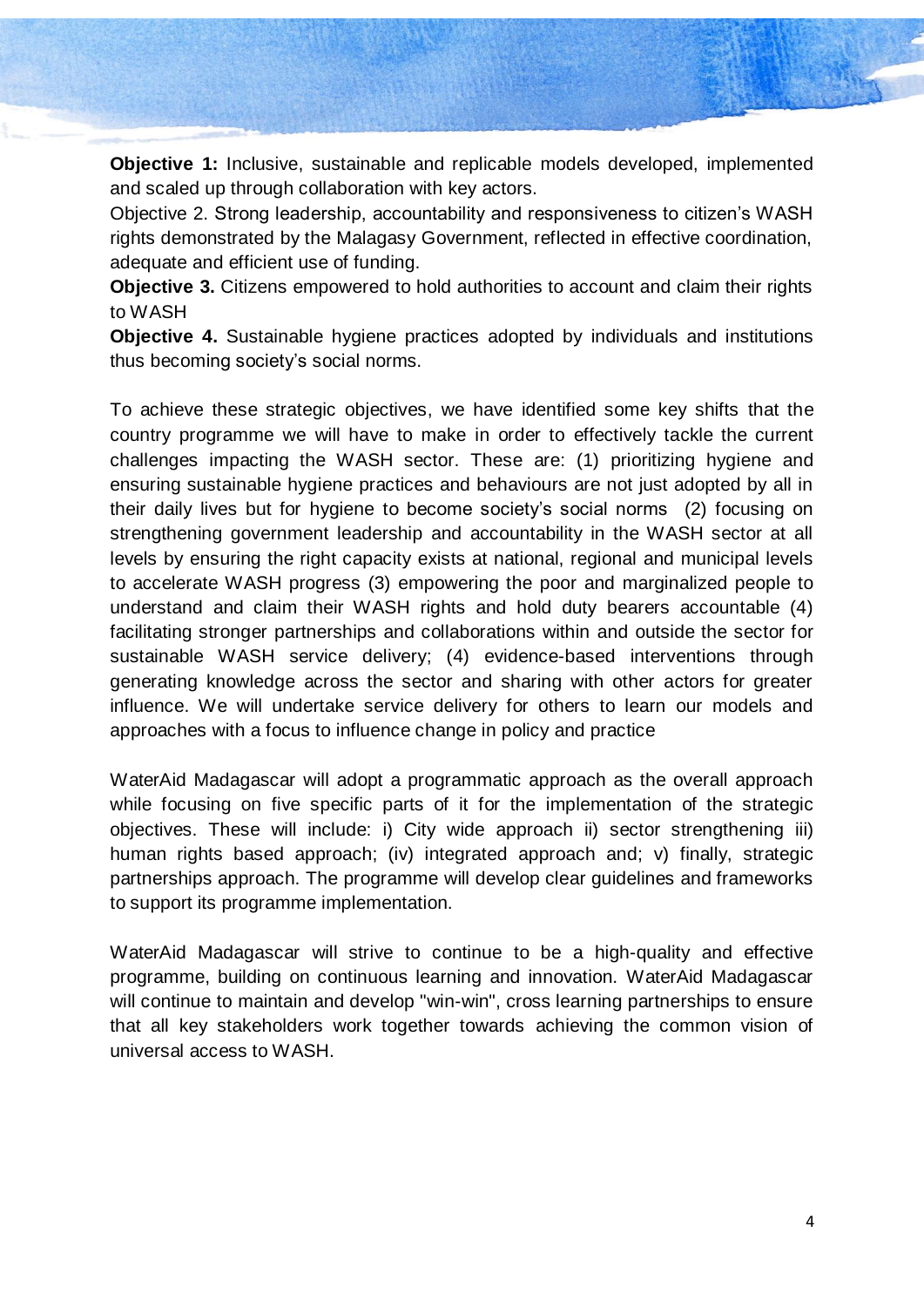#### <span id="page-5-0"></span>**1. Contextual analysis**

With an estimated population of over 24 million, Madagascar was ranked 155 of 177 countries on the Human Development Index (HDI).<sup>1</sup> More than 81% of the population lives in extreme poverty.<sup>2</sup> A combination of the effects of the prolonged socio-political crisis (2009-2013) and vulnerability to frequent destructive extreme weather events (cyclones, floods, droughts) have impacted negatively on the country's economic and social indicators. As a result of the socio-political crisis, economic growth stagnated between 2009 and 2013. Had the previous pre-crisis growth rate of 5% continued, an estimated US\$8 billion dollars would have benefited the economy. While foreign investment has improved somewhat since the crisis, Madagascar is still ranked as one of the worst countries in terms of foreign investment attractiveness.<sup>3</sup> Contributing to this is corruption with Madagascar ranked 118 of 177 countries on the perception of corruption index.<sup>4</sup> Technology and infrastructure development also decreased as a result of the economic slowdown.

Madagascar is the fourth largest island on earth. The majority of the population is based in rural areas where there is limited infrastructure, but Madagascar is also urbanising rapidly, placing strains on already limited water supplies and infrastructure.

Accessibility in Madagascar is a problem, with the existence of tarmac roads only in some, mostly urban areas. Roads are not well-maintained and are often inaccessible during the cyclone and rainy season. Electrical power is only available to 20% of the population<sup>5</sup> but the country has high unexploited potential in hydropower.

#### <span id="page-5-1"></span>**Situation of WASH in Madagascar**

Madagascar is far from achieving universal access to WASH. Madagascar did not reach its MDG 2015 targets and based on the current trends, it will also not attain the SDGs in 2030 unless significant changes are made.

#### **Water**

Almost half of the population of Madagascar does not have access to water. This is as a result of various reasons among them lack of investment by the government, poor maintenance of existing systems and inadequate quality controls. In rural areas,

 1 The HDI is a summary measure of human development. It measures the average achievements in a country in three basic dimensions of human development: a long and healthy life, access to knowledge and a decent standard of living. http://hdr.undp.org/en/reports/global/hdr2009.

 $^2$  Analyse situationnelle de la pauvreté et de la vulnérabilité à Madagascar, the International Monetary Fund, February 2015.

<sup>3</sup> Madagascar is ranked 163 of 189 countries listed in the *Doing Business Report* 2013

<sup>4</sup> Transparency International

<sup>5</sup> World Bank 2010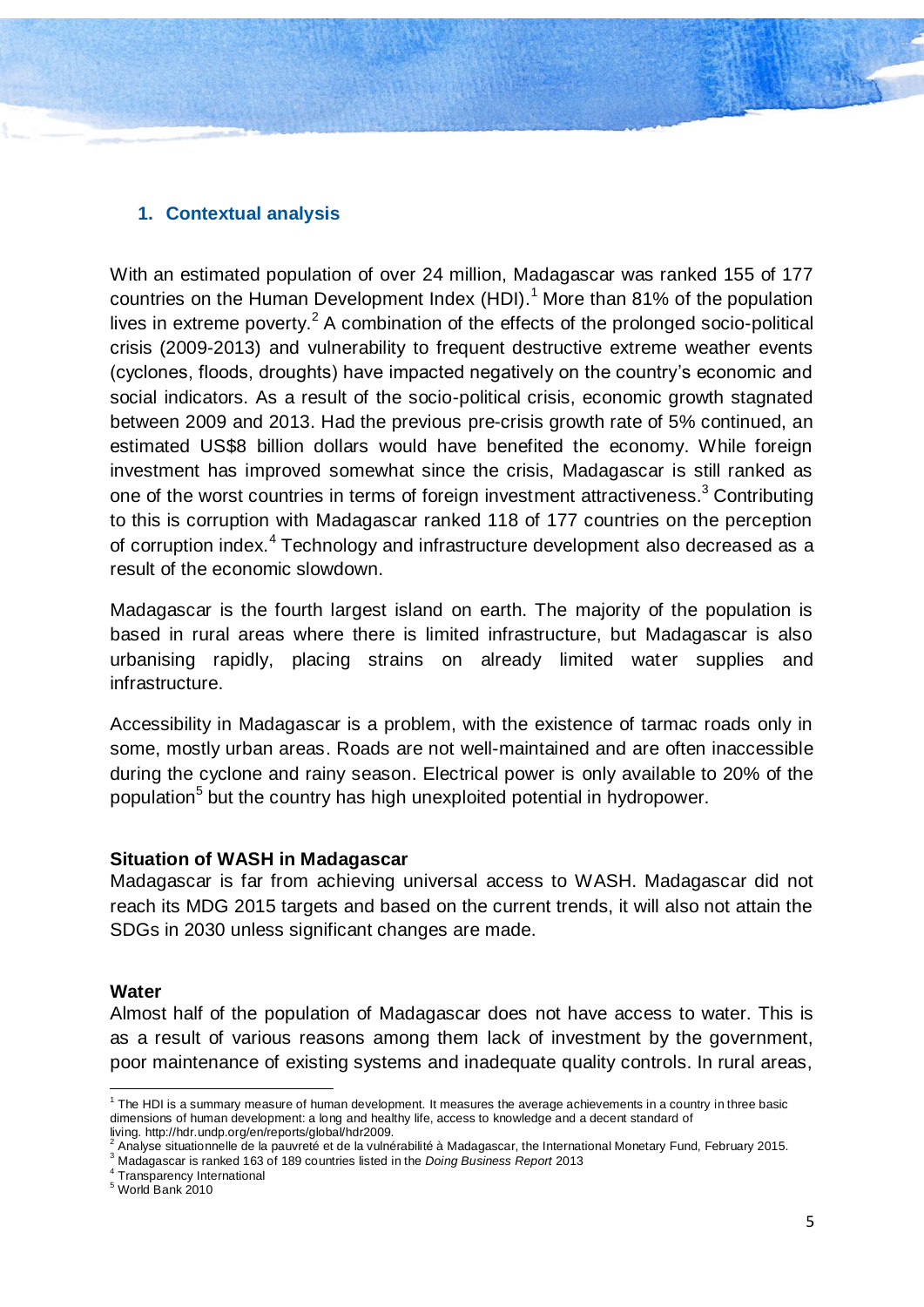most of the equipment is managed by the communities who struggle to maintain them with very few water supplies managed by private entities. In urban areas, the JIRAMA, the state owned company which manages the distribution of electricity and drinking water is going through major financial and structural issues and is struggling to meet the demand and to provide quality services.<sup>6</sup>

There are significant disparities between access to water in urban (82%) and rural  $(35%)$  areas.<sup>7</sup> Women and girls are also disproportionately affected by a lack of access to clean water and basic sanitation.<sup>8</sup> At the level of public institutions, only 19% of schools have a water point and 15% of health centers.<sup>9</sup> These figures shows great challenges in accessibility and sustainable delivery of WASH infrastructure in the country.

Except for some areas in southern Madagascar, there are, in fact, abundant natural water resources which are relatively accessible but remain untapped. However, these same water resources are threatened by the expected effects of climate change, impacts of which are already being seen through coastal erosion and intensified cyclones. Thus, suitable measures will need to be developed to prepare for potential negative shocks this phenomenon may have on the management and use of water resources.

#### <span id="page-6-0"></span>**Sanitation**

In terms of basic sanitation, the access rate to improved latrines was only 12% in  $2015<sup>10</sup>$  Only an estimated 100 000 more people per year are receiving access to improved sanitation, however, in order for Madagascar to achieve the SDGs, this rate would need to increase to 2.1 million people per year.<sup>11</sup> Mirroring the rates of access to drinking water, there is similarly a significant gap between access to sanitation in urban (18%) and rural (9%) areas. Only 30% of schools have latrines and 36% of the health centers. There has been a very small reduction in the practice of open air defecation, which decreased from 51% to 40% from 1990 to 2015. $^\mathrm{12}$ 

Sanitation components<sup>13</sup>, such as the management of faecal sludge and solid waste are barely developed.<sup>14</sup> Some large cities such as Antananarivo, Antsirabe or Toamasina have public or private services which collect solid waste and are supported by donors and NGOs. But these services and initiatives are either just

<sup>–&</sup>lt;br><sup>6</sup> Sustainability check 2013 UNICEF WaterAid

<sup>&</sup>lt;sup>7</sup> JMP 2015 <u>http://www.wssinfo.org/fileadmin/user\_upload/resources/Madagascar.xls</u>

<sup>8</sup> WHO/UNICEF (2004) Meeting the MDG drinking-water and sanitation target: A mid-term assessment of progress

<sup>&</sup>lt;sup>9</sup> Ministères de l'Education Nationale et Ministère de la Santé Publique et du Planning Familial

<sup>&</sup>lt;sup>10</sup> JMP 2015 [http://www.wssinfo.org/fileadmin/user\\_upload/resources/Madagascar.xls](http://www.wssinfo.org/fileadmin/user_upload/resources/Madagascar.xls)

<sup>&</sup>lt;sup>11</sup> WashWatch [http://www.washwatch.com](http://www.washwatch.com/)

<sup>&</sup>lt;sup>12</sup> JMP 2015 [http://www.wssinfo.org/fileadmin/user\\_upload/resources/Madagascar.xls](http://www.wssinfo.org/fileadmin/user_upload/resources/Madagascar.xls)

<sup>13</sup> Excreta, solid waste, waste water and rain water management

<sup>14</sup> Madagascar WASH BAT report 2013 UNICEF WaterAid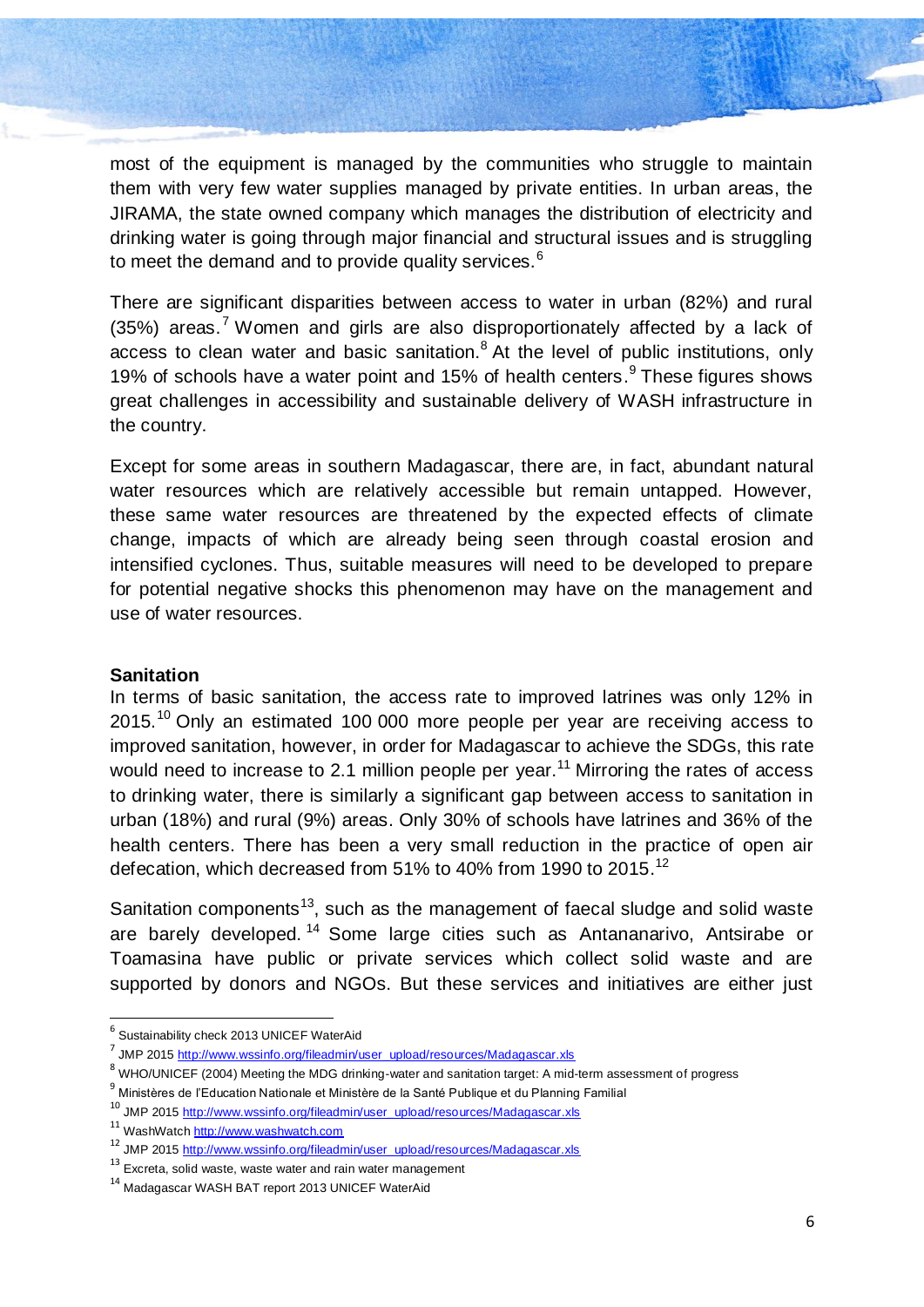starting or can no longer meet the growing demands. For smaller towns, this situation is worsened by the weak capacities of local authorities and lack of external support. There is very little interest from the private sector to invest due to lack of promotion of the sector and the potential opportunities for profitability and lack of incentives from the government such as tax breaks and access to micro financing.<sup>15</sup>

#### <span id="page-7-0"></span>**Hygiene**

The hygiene situation in Madagascar remains a dire challenge, as evidenced through the current situation and the impact on public health. Diarrhea is still one of the main causes of death for children under five, reflecting the poor hygiene practices at the community and household level.<sup>16</sup> The absence of appropriate facilities including those for menstrual hygiene management has been identified as a major reason for women and girls not participating effectively in economic activities outside the home, and girls dropping out of formal schooling.

At institutional level, the public health code includes a component on hygiene and a few municipalities and the capital city have established a hygiene municipal code. But the enforcement and dissemination of these codes has not yet been implemented and will be a challenge to implement as they are not contextually appropriate. Behavior change approaches (BCC) (eg. interpersonal communication, mass media, household visits, and communications materials) used in the sector are not uniform or sufficiently scaled to produce sustainable changes.<sup>17</sup> Cross sectoral initiatives are, however, on the increase, as witnessed through the integration of WASH components in the national nutrition plan. Overall, much more needs to be done, starting from the need for clearer intervention frameworks at the level of monitoring and evaluation of policies and systems, as well as the development and popularization of more effective cross sectoral approaches.

#### **Government and policy responses**

Policy, legal and strategic frameworks of the Madagascar WASH sector are in place and relatively well structured. This includes the adoption of the ambitious national WASH strategy: *Planning Document for Water, Hygiene and Sanitation 2013-2018*. Clearly aligned with the SDGs, this document outlines key commitments for increasing access to safe water and sanitation facilities; further developing Integrated Water Resources Management (IWRM), emphasising public-private partnerships and

 $\overline{a}$ <sup>15</sup> Madagascar WASH BAT report 2013 UNICEF WaterAid

<sup>16</sup> OMS 2014

<sup>&</sup>lt;sup>17</sup> WASH BAT report 2013 UNICEF WaterAid. BCC campaigns typically focus on: handwashing with soap, how to keep water clean until use; using hygienic latrines/improved latrines; menstrual hygiene management; household hygiene; health and dignity.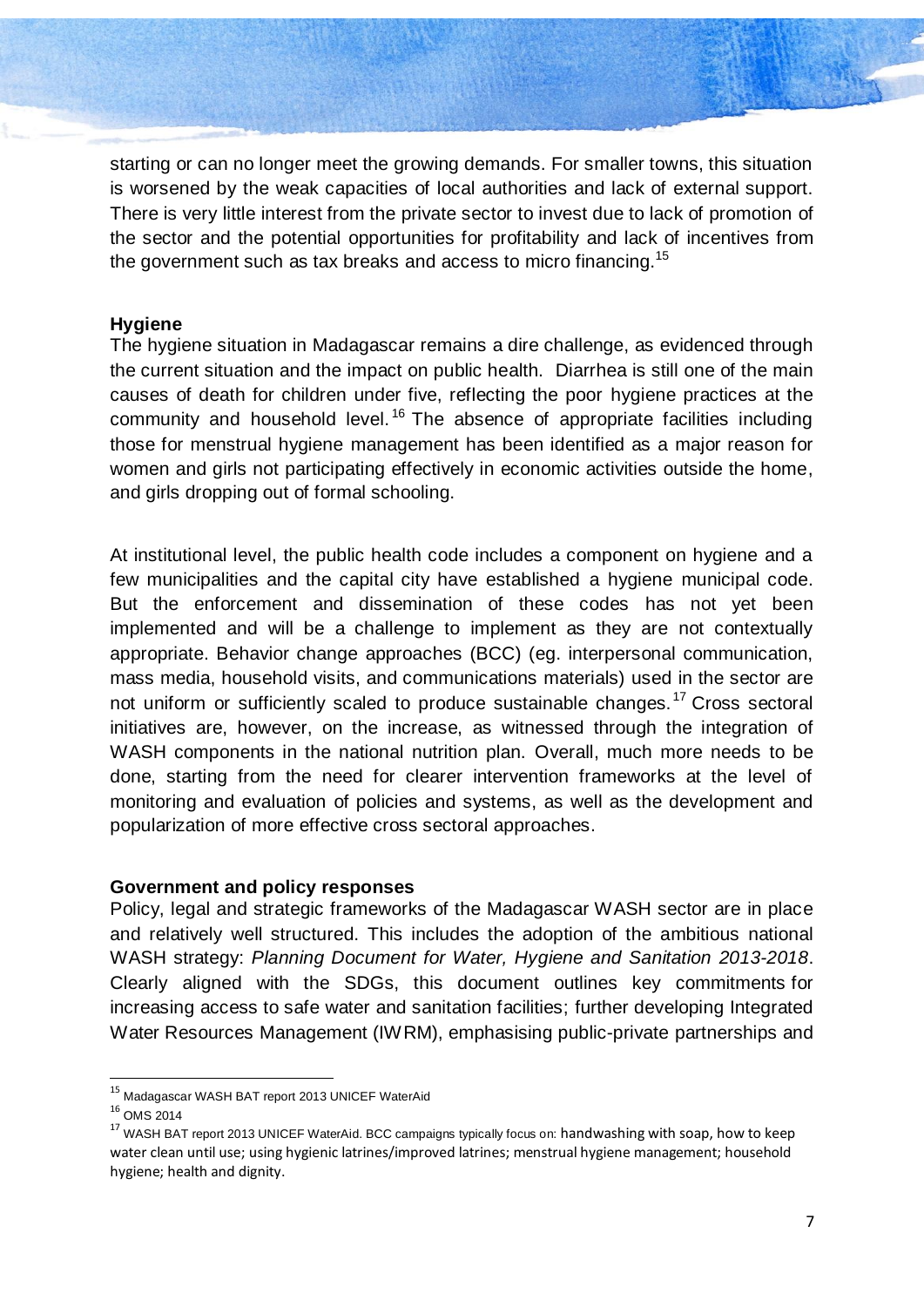developing the WASH sector. The government has also committed to international frameworks, such as the *Sanitation and Water for All initiative*, the *eThekwini Declaration*, the *Ngor Declaration on Sanitation and Hygiene* and the *Rio Declarations*. There is also a water code law under revision by the Ministry of WASH, which clearly defines the organization of the sector. Health sector targets have also integrated the aim of 100% of health centres being equipped with WASH infrastructure by 2019 and targets to construct or refurbish WASH infrastructures in 450 schools per year.

Sector actors recognize that coordination and planning needs to be improved, mainly linked to the need for more formal leadership and direction from the Ministry of WASH. On the same note, municipalities do not have enough resources, nor authority, to set up and run WASH services properly, mainly due to a very weak decentralization process hindered by the centralisation of decision making power and resources.<sup>18</sup> The regulatory and integrated water resource management structures described in the water code are also not fully operational, adding another barrier for cross sector integration and preventing further development of private sector investment in WASH.

Adequate funding for the sector remains a significant challenge. The commitment to allocate at least 0.5% of GDP to the WASH sector has not materialised. Up to now, the budget allocation for the sector barely reaches 0.01% of GDP or less than 50 cents per inhabitant per year. A recent study conducted by WaterAid shows that the country still relies on foreign donor assistance in order to accomplish its WASH objectives. As noted above, the government has committed to increasing domestic funds in the WASH sector. Unfortunately, this key commitment remains unfulfilled due to limited domestic funding from government.<sup>19</sup> Despite the promulgation of a decentralisation law in 2014, 95% of public expenditure is still controlled by the central administration and less than 1.5% by the Communes. This constitutes a serious challenge for the adequate investment of resources for WASH at the subnational level.

In the last three years, investments have been made to improve sector planning monitoring and evaluation mechanisms. The new national online monitoring, planning system for WASH, SE&AM and the BPOR, an objective based planning and budget process at regional level are both still being rolled out in early 2016 and will require more investments to be fully adopted by the sector.

 $\overline{a}$  $^{18}$ Wash BAT report 2013 UNICEF WaterAid

<sup>&</sup>lt;sup>19</sup> This commitment is to allocate at least 0.5% of the Gross Domestic Product (GDP) to the WASH sector Up to now, the budget allocation for the sector barely reaches 0.01% of GDP.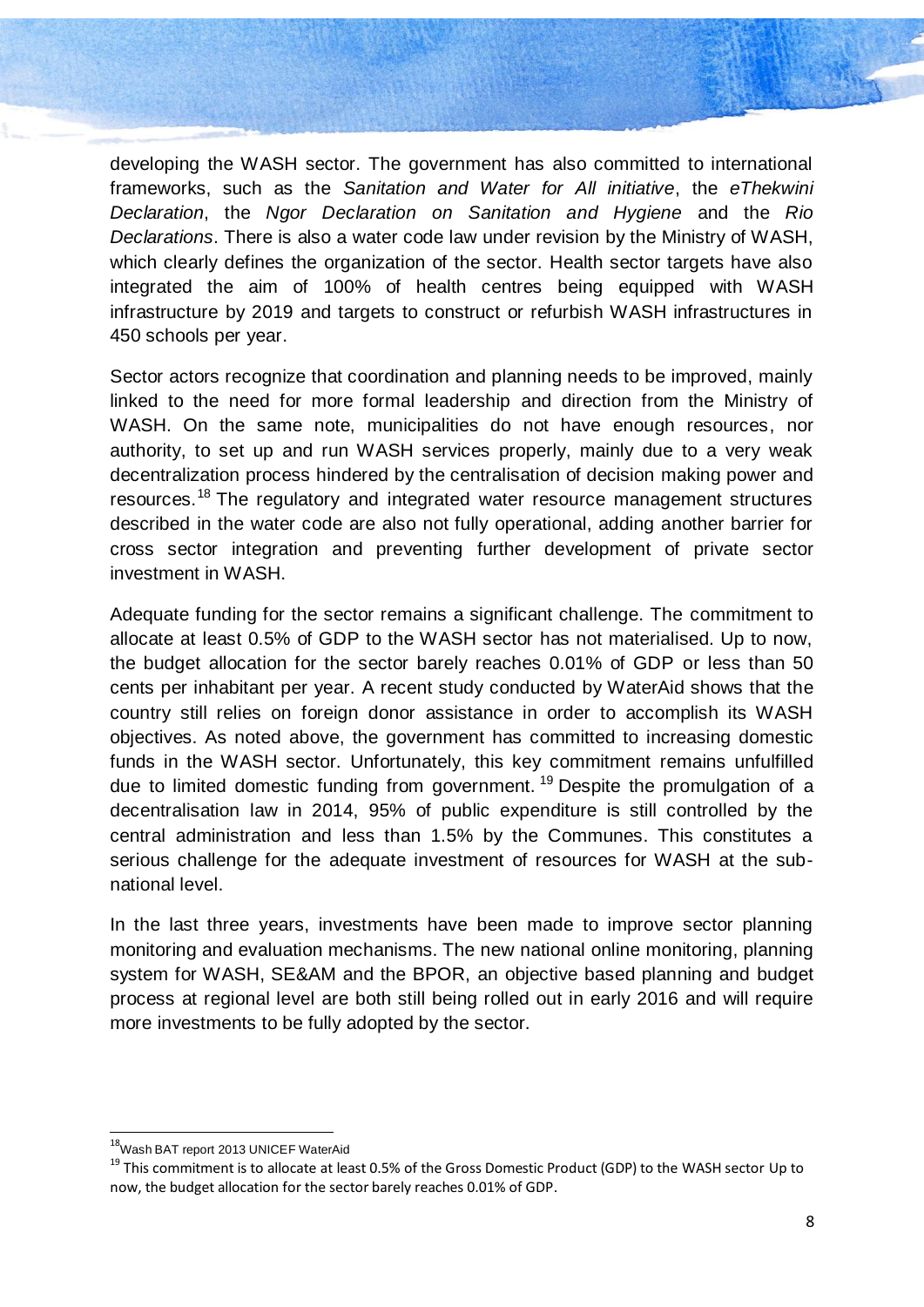#### **WASH Sector Stakeholders**

Achieving the Government of Madagascar's ambitious national WASH objectives will require interaction and collaboration between a wide range of stakeholders through complex and evolving relationships. Influential actors like the government and the private sector will play a very important role in the realisation of this goal as they will lead the sector in increasing coverage, quality and sustainability of services. Local government and grassroot organisations at the municipal level are key players in the development agenda of Madagascar in general. Although their activities are still hindered by the centralisation of decision making power and resources, they already play a critical role in delivering and sustaining basic social services. Due to misconceptions as to the roles of local government vis-à-vis management of infrastructure in most municipalities, private operators are struggling to find a role in the WASH sector in Madagascar. This is also aggravated by the absence of a regulating agency. Currently, less than 50 water supply systems out of the 1,695 municipalities of Madagascar are run by private operators. With regards to sanitation, there is also very low engagement from private operators in spite of the emergence of small and medium private operators who run businesses of production of low cost slabs, pit emptying, and solid waste management. For the hygiene component, private sector engagement is very low and there is still significant need for involvement of the private sector in a hygiene promotion.

Although very different in nature compared to other stakeholders, donors and civil society have important roles to play in holding duty bearers to account for the realisation of our ultimate goal. Donors active in the WASH sector will have a stronger influence on the desired changes by working together on joint agendas and agreed common behaviours. Civil society can potentially play a central role as watchdog and catalyst for change in the next five years. Despite their current weak capacity and fragmented mix, civil society groups are growing rapidly and receiving growing interest and support from donors. Undeniably, however, these actors will still need further capacity building and institutional development. It is also clear that while the law provides for freedom of expression, press freedom and freedom of assembly, some threats and intimidation against civil society still exists.

All of the above confirm the need to invest more in strengthening the WASH sector in the next 5 years and in improving cross sector work and coordination.

#### <span id="page-9-0"></span>**2. Definition of CP focus– role and niche**

WaterAid's Country Programme (CP) has been present in Madagascar for more than 16 years and is renowned for its programme delivery and advocacy work. WaterAid Madagascar has also played a strong influencer role with demonstrable positive impacts on the cross-sectoral integration of WASH. Its strong position in the WASH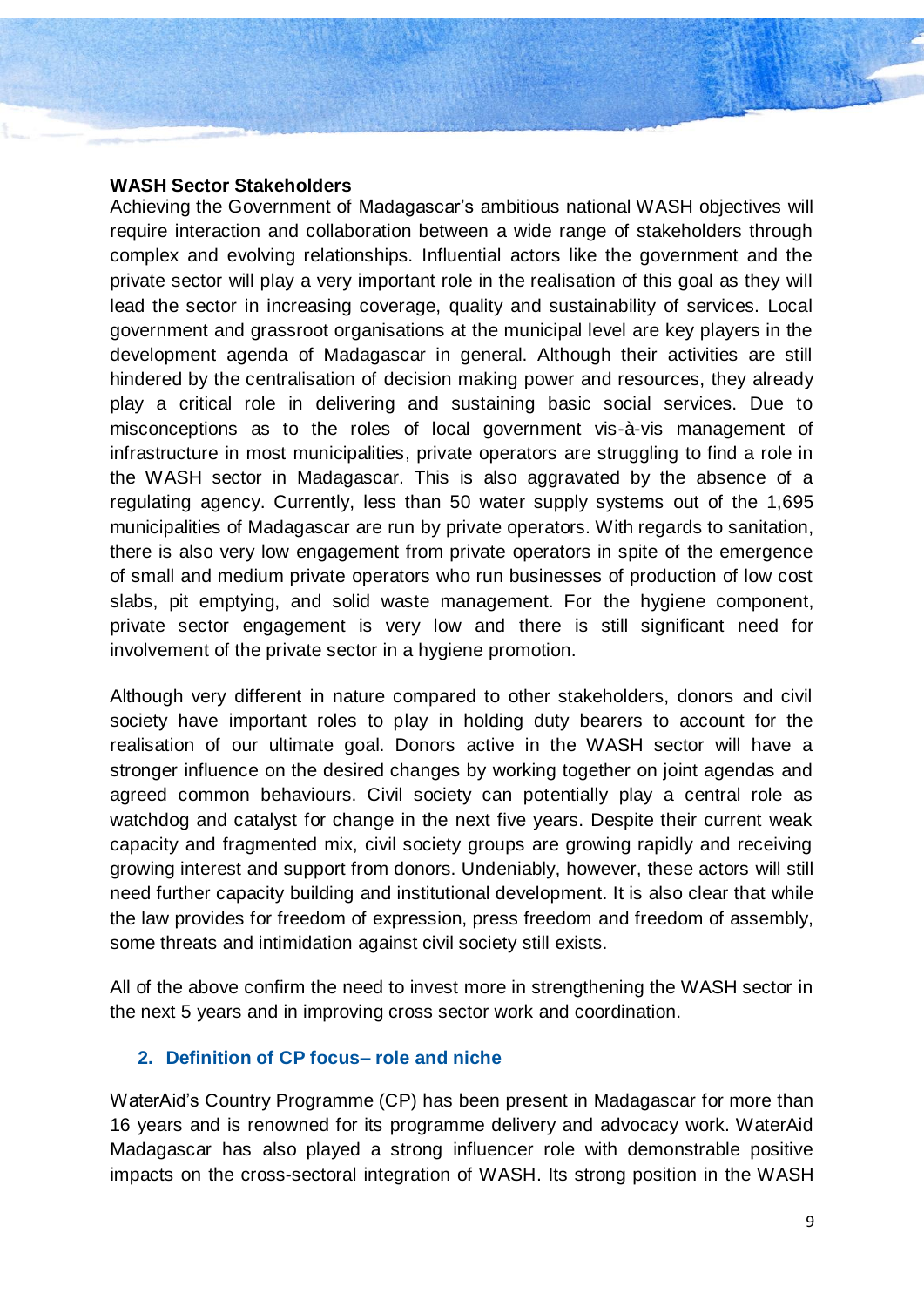sector in Madagascar has made it a trusted key stakeholder. In addition to this, WaterAid Madagascar supported the creation of regional and local Diorano-WASH, the largest WASH coalition in the country. Throughout its activities, WaterAid Madagascar worked with various types of partners including the government, civil society organisations (CSOs), the private sector, and the communities. It therefore has a sound partnership base, which has nurtured its growing influence on national policies and laws over the years.

Building on this, over the next five years, WaterAid Madagascar will continue to play four distinct roles that it is well positioned for.

First, it will play the role of **convener and catalyst** within the WASH sector by bringing actors together through the Diorano WASH Coalition, WASH Civil Society Platform and the WASH Youth Platform, coordinating and facilitating opportunities for synergy, complementarity and progress towards the achievement of universal access to WASH.

Secondly, it will continue to play the role of **influencer**, by leading advocacy on national and local strategic policies and their implementation, in order to have a conducive environment for universal access to WASH.

Thirdly, in collaboration with other stakeholders, it will reinforce its role as a **proposer**  promoting integrated, inclusive, sustainable and scalable WASH service models across sectors, to achieve cross-sectoral impact and to contribute to poverty alleviation.

Finally, WaterAid Madagascar will also strengthen and facilitate CSOs to play the role of **watchdog**, to hold the government to account on its WASH commitments, for better governance of the sector and to deliver the populations' rights to water and sanitation.

In order to strengthen and broaden its impact, and in association with other stakeholders in the WASH sector through thematic and programmatic discussions, WaterAid Madagascar wants to initiative the identification of critical actions that need to be addressed within the sector in order to bring about the needed changes.

#### <span id="page-10-0"></span>**3. Theory of Change**

WaterAid Madagascar's **vision** is: **"A world where everyone everywhere has access to safe water, sanitation, and hygiene by 2030."**

WaterAid Madagascar's **mission** is: **"To transform the lives of the poorest and most marginalised people by improving access to safe water, sanitation and hygiene."**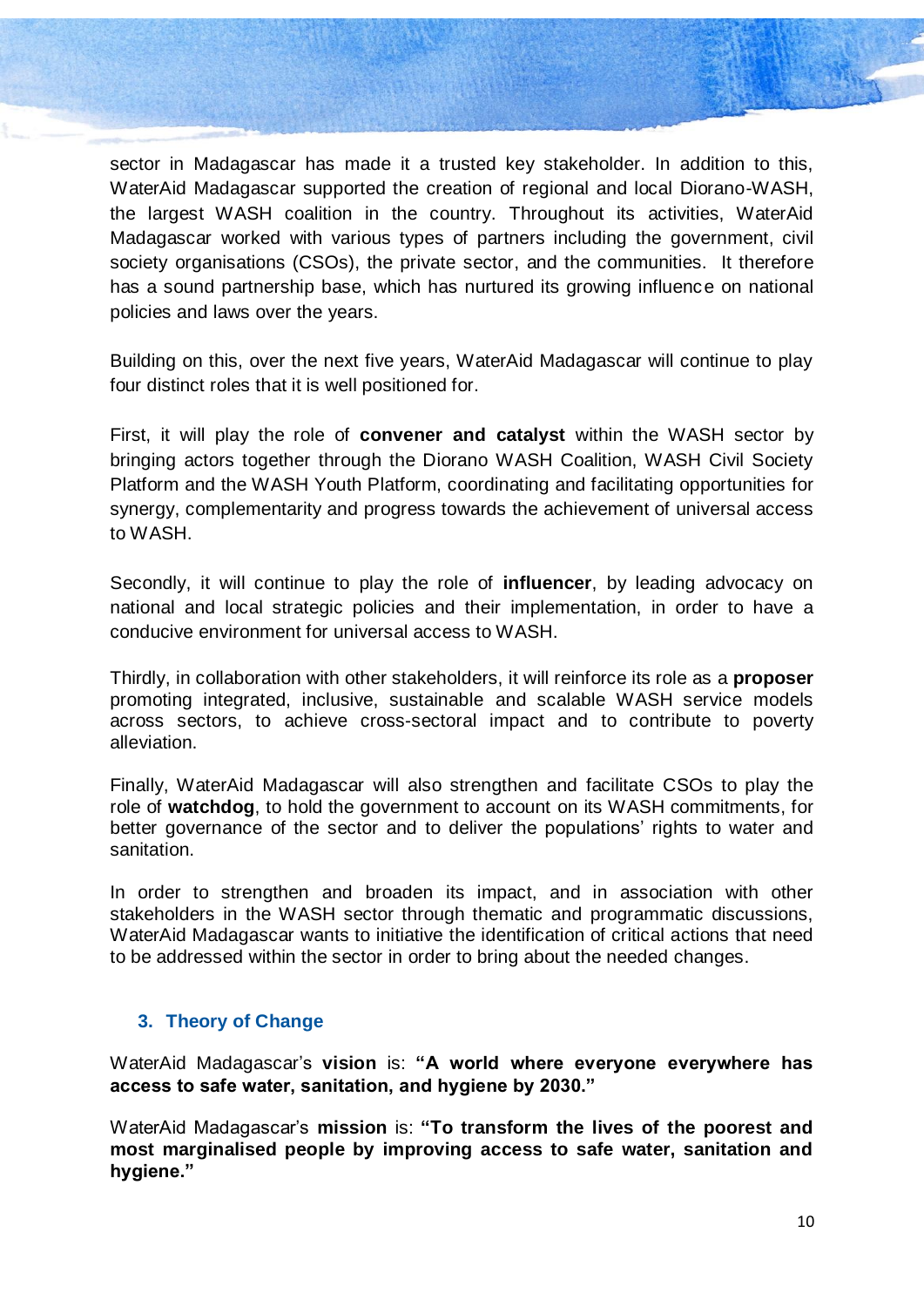Foremost, WaterAid Madagascar seeks to contribute to the fight against extreme poverty by improving the living conditions of the greatest possible number of people through universal access to WASH.

Universal access to water, sanitation and hygiene by 2030 is the overarching goal of WaterAid globally. The transformational change that WaterAid Madagascar will strive to achieve for the period 2016-2021 is *"The poor and excluded Malagasy population enjoy their rights and exercise their responsibilities to water and sanitation and adopt safe hygiene behaviours through stronger government leadership and accountability at all levels for effective delivery of inclusive and sustainable WASH services."*

This transformational change can only be achieved through the following set of conditions:

First, *a stronger government leadership and accountability to the WASH sector*national government and local authorities must play a stronger leadership role and take responsibility for planning, coordinating and regulating the delivery of sustainable WASH services including allocating sufficient budget to the WASH sector and other investments and that these are adequately decentralised.

Second, *citizen empowerment and responsiveness*- poor and marginalised people are empowered to know their rights to WASH and are able to hold government accountable

Third, existence of *strategic partnerships and collaborations* – stronger partnerships and collaboration must exist within and outside the sector, working towards achieving WASH universal access

Fourth, *Integrated and sustainable WASH models and approaches are developed and implemented-* innovative and viable models for WASH are developed and that government and all actors are able to accept and adopt these models at all levels and are implemented across all sectors.

As such, WaterAid Madagascar will advocate for and work towards access to WASH services for everyone, everywhere, at all times. In our vision, we see each household having access to safe drinking water; everyone using an improved latrine; hand washing with soap becoming a social norm; everyone being aware of domestic, food, personal, environmental hygiene practices and using them in their daily lives; girls and women able to practice menstrual hygiene management; and universal government-led or private waste management (faecal sludge, solid waste, animal waste, wastewater, recycling, recovery, landfilling, incineration).

#### <span id="page-11-0"></span>**4. Strategic Objectives**

In order to achieve our transformational change, building on our niche and strengths, WaterAid Madagascar will focus on the following four Strategic Objectives and related priority actions that will lead WaterAid Madagascar to achieve its Country Programme Strategy: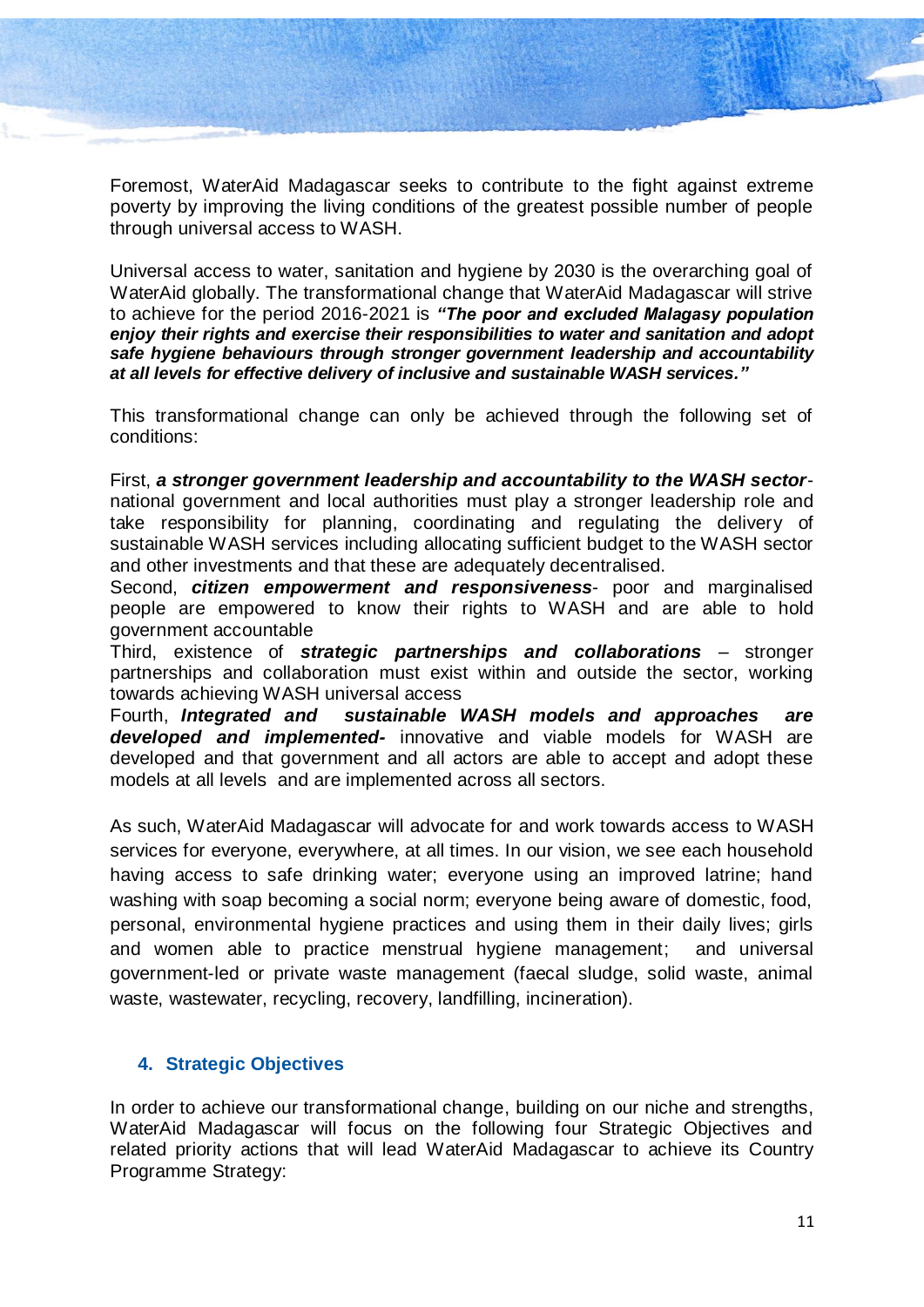#### **Objective 1: Inclusive, sustainable and replicable models <sup>20</sup> developed, implemented and scaled up through collaboration with key actors.**

In order to achieve this strategic objective, we will implement the following priority actions:

- o **Priority Action 1.1** WaterAid Madagascar will work collaboratively with key WASH and cross-sector stakeholders (health, education and nutrition) to develop innovative models which will address the challenges encountered in the sector and accelerate progress towards universal access.
- o **Priority Action 1.2** WaterAid Madagascar will work with other actors to implement, monitor, assess and document these models to make sure they are evidence based, replicable, and ready for scaling up;
- o **Priority Action 1.3.** WaterAid Madagascar will work with other actors to show the relevance of models to technical and financial partners through continuous engagement, sharing and widespread dissemination for the adoption of innovative models
- o **Priority Action 1.4** WaterAid Madagascar will work with the government including, technical and financial partners to scale up the implementation of these new models.

#### **Objective 2. Strong leadership, accountability and responsiveness to citizen's WASH rights demonstrated by the Malagasy Government, reflected in effective coordination, adequate and efficient use of funding.**

In order to achieve this strategic objective, WaterAid Madagascar will implement the following priority actions:

- o **Priority Action 2.1** WaterAid Madagascar will work with donors, NGOs and civil society organizations to forge coalitions that will support the Ministry of WASH to play a strong coordination role and to put in place joint-decision making and performance monitoring mechanisms;
- o **Priority Action 2.2** WaterAid Madagascar will influence civil society and donors to demand for more accountability from the government, at all levels
- o **Priority Action 2.3** WaterAid Madagascar will build the capacity of municipalities, regional authorities on planning, budgeting, regulating, monitoring and knowledge management;
- o **Priority Action 2.4** WaterAid Madagascar will support the government to strengthen their ability to raise and effectively manage funds for the WASH sector.

 $\overline{a}$ 

<sup>&</sup>lt;sup>20</sup> By models we refer to new models or existing models to be innovated, but which is already beyond the experimental stage and / or a small-scale pilot project with the aim of scale-up from its inception. A model can be in the form of approach, technology, management, type of entrepreneurship or simply a procedure. Its broad and diverse scope encompasses studies, design, collaboration, planning, budgeting, implementation or operation, monitoring, evaluation, capitalisation and regulation. Developed based on real needs and field realities by a group of multidisciplinary and multisector actors, a model must be effective, efficient, inclusive, sustainable, at scale, adaptable and scalable.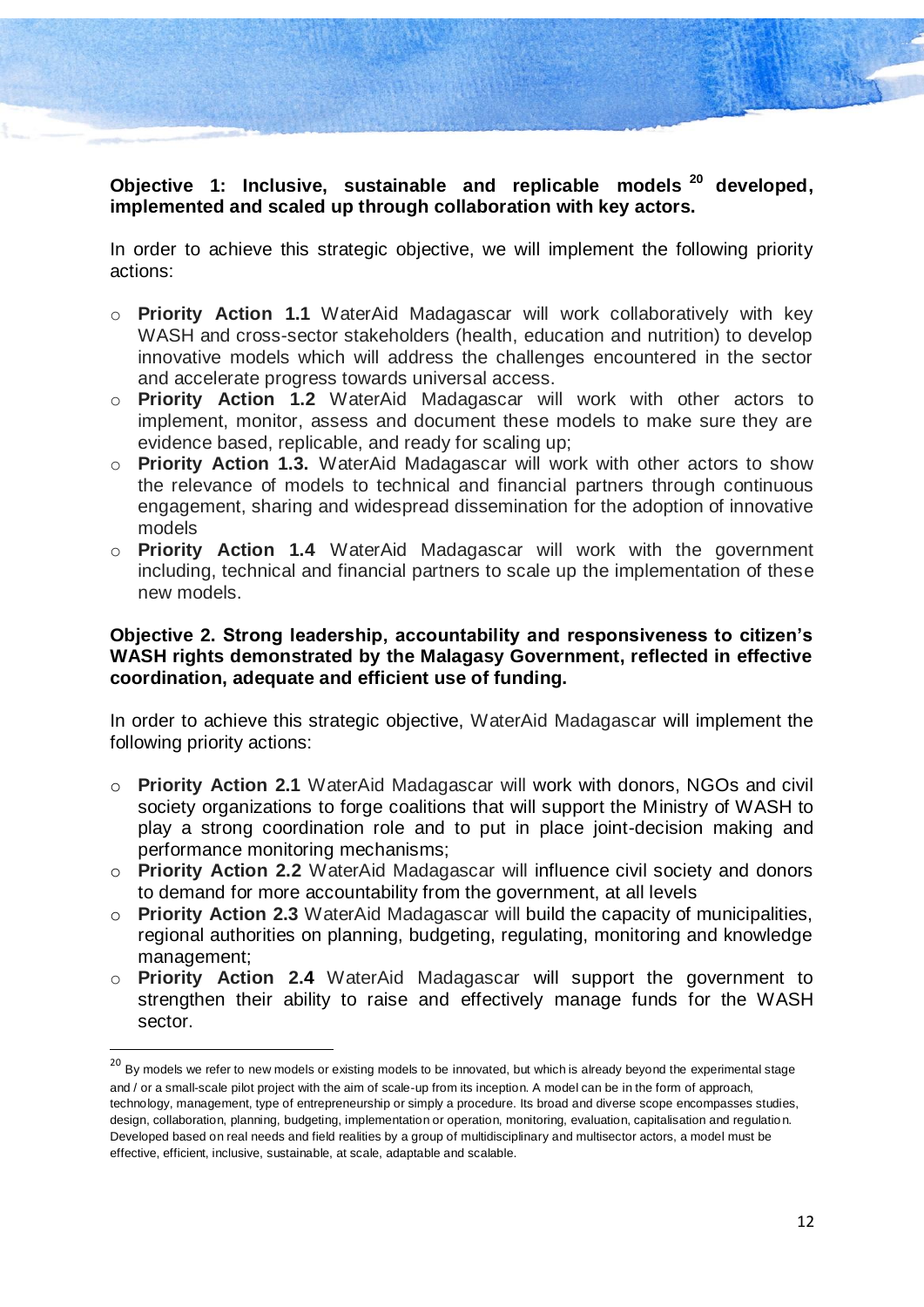#### **Objective 3. Citizens empowered to hold authorities to account and claim their rights to WASH.**

WaterAid Madagascar will focus on the following, in order to achieve this objective:

- o **Priority Action 3.1** WaterAid Madagascar will partner with civil society organizations to empower citizens to claim their rights and to play an active role in ensuring sustainability of WASH services;
- o **Priority Action 3.2** WaterAid Madagascar will build the capacity of civil society organizations, to advocate for good governance in the WASH sector as well as inclusiveness of WASH services;
- o **Priority Action 3.3** WaterAid Madagascar will support civil society organisations in establishing a power balance between duty bearers and rights holders, through existing discussion spaces such as the Sanitation and Water for All or other cross sector discussion platforms.

#### **Objective 4. Sustainable hygiene practices adopted by individuals and institutions thus becoming society's social norms.**

In order to achieve this strategic objective, we will implement the following priority actions:

- o **Priority Action 4.1** WaterAid Madagascar will work with the private sector, our partners, and other sectors to implement improved Social Behaviour Change Communication models, to better target individual and relevant institutions;
- o **Priority Action 4.2** Based on learning from these models, we will work with partners to influence WASH, Nutrition, Education and Health professionals in different sectors to embed hygiene practices in their activities and work in synergy with them;
- o **Priority Action 4.3** WaterAid Madagascar will also collaborate with relevant Ministries, donors and CSOs to influence Hygiene related policies, plans and strategies.

#### <span id="page-13-0"></span>**5. Programmatic Approach**

In the next five years, we intend to focus on two programmatic areas namely, Sustainable Programme Delivery and Governance and Policy which will be supported by the Organizational Development Programme. At local level these two programmes will jointly support the primary target municipalities and the related intervention regions in delivering integrated development plans and joint decision mechanisms.

#### **Sustainable Programme Delivery:**

Sustainable Programme Delivery will mainly be done at local-level and will include: capacity-building and service delivery through the demonstration of solutions and modeling integrated, inclusive and replicable approaches at the community level. The country programme will build on the current integrated hard and software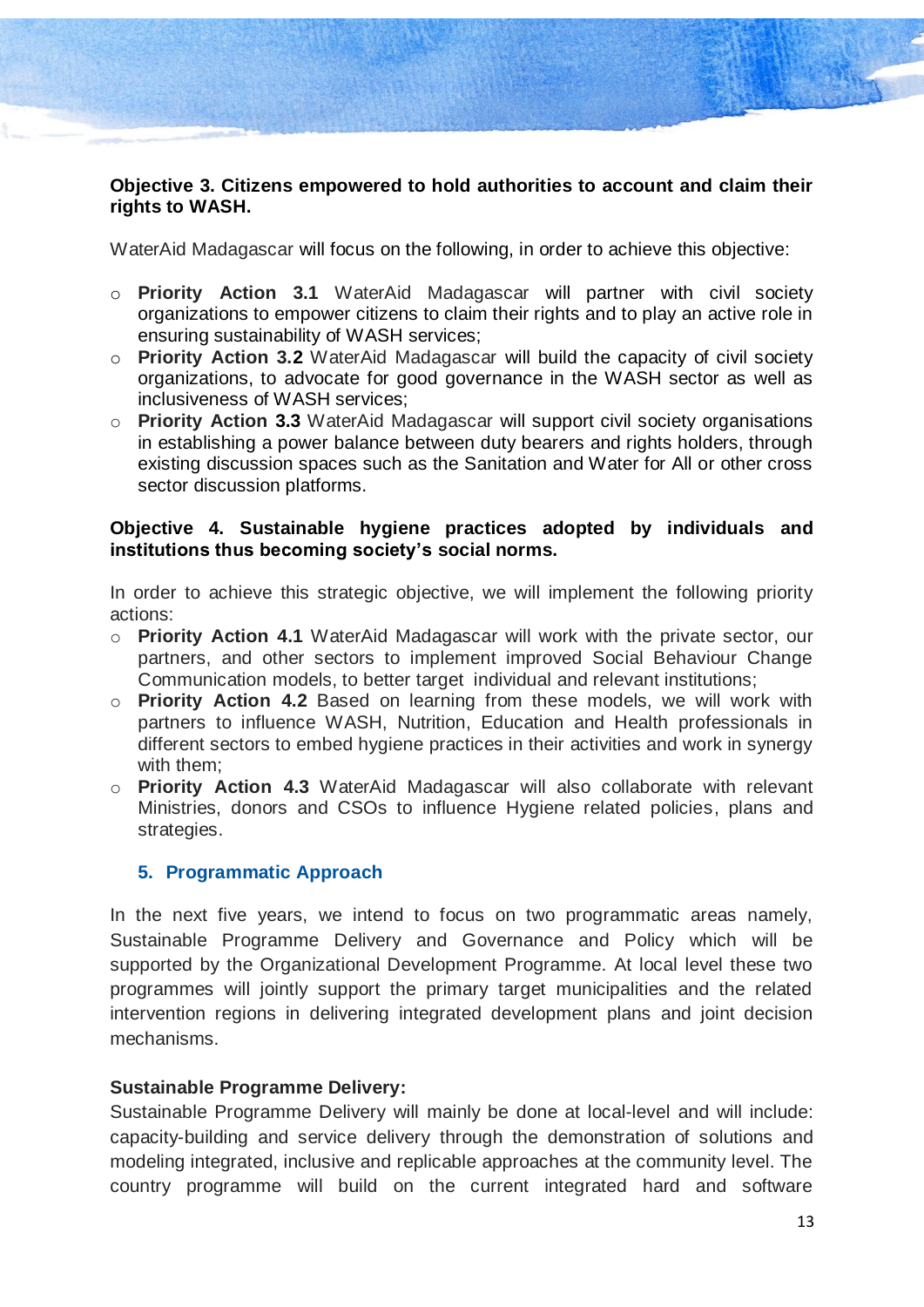methodologies which mainly maximize impacts on behavior changes. This programme will develop communities' ownership and capacity to take control of their own destiny by strengthening local capacities and empowering them to fight for their WASH rights. The programme will promote the connection of WASH with health, education and other key sectors by building cross sectoral synergies, showing significant impacts on health and life conditions.

The programme will promote and develop relationships and partnerships by clearly defining the roles and responsibilities of each actor in the planning, service provision, local actor mobilizations, maintenance and scaling up. In order to ensure the sustainability of our WASH services, this programme will help set up a viable operations management that will be done either by the communities or private operators. It will ensure that communities and users have the capacities to master technologies and approaches and to mobilize external support when they are not able to address issues.

Through the setting up of high quality WASH services and the involvement of all key actors at all levels, this programme will build on its current experience to design replicable WASH services and integration models.

#### **Governance and Policy**

This programme, which will focus on activities at national and local levels, seeks to achieve critical changes in key actors involved in the WASH-related sectors in terms of policies, institutional arrangements, tools and capacities that will enable us to achieve WASH universal access goals for Madagascar. The programme will mainly focus on enhancing the government's capacity at national, regional and communal levels for better coordination, grant management, joint planning and monitoring mechanisms through the use of evidence from demonstrations for sustainable programme delivery and forms of effective collaboration and partnerships, trainings, investment in equipment and infrastructures and developing appropriate structures.

To ensure integrated work on WASH, Nutrition, Maternal and Child Health we will partner with the Ministries of WASH, Education, Health, Environment, and Decentralization at the national and regional levels by developing memorandums of understanding. Furthermore, through supporting networks, campaigning and mass media, this programme will work with national and regional civil society organizations and parliamentarians to structure themselves and to be able to track and document evidence on inequalities and hold the government accountable for their roles and commitments. This programme will continue to facilitate exchange networks to help deliver innovative business models. Information and good practices will be mainstreamed in the whole programme delivery process.

The above two programmes are interrelated with each other as Governance and Policy will use the evidence gathered from the testing and modelling of WASH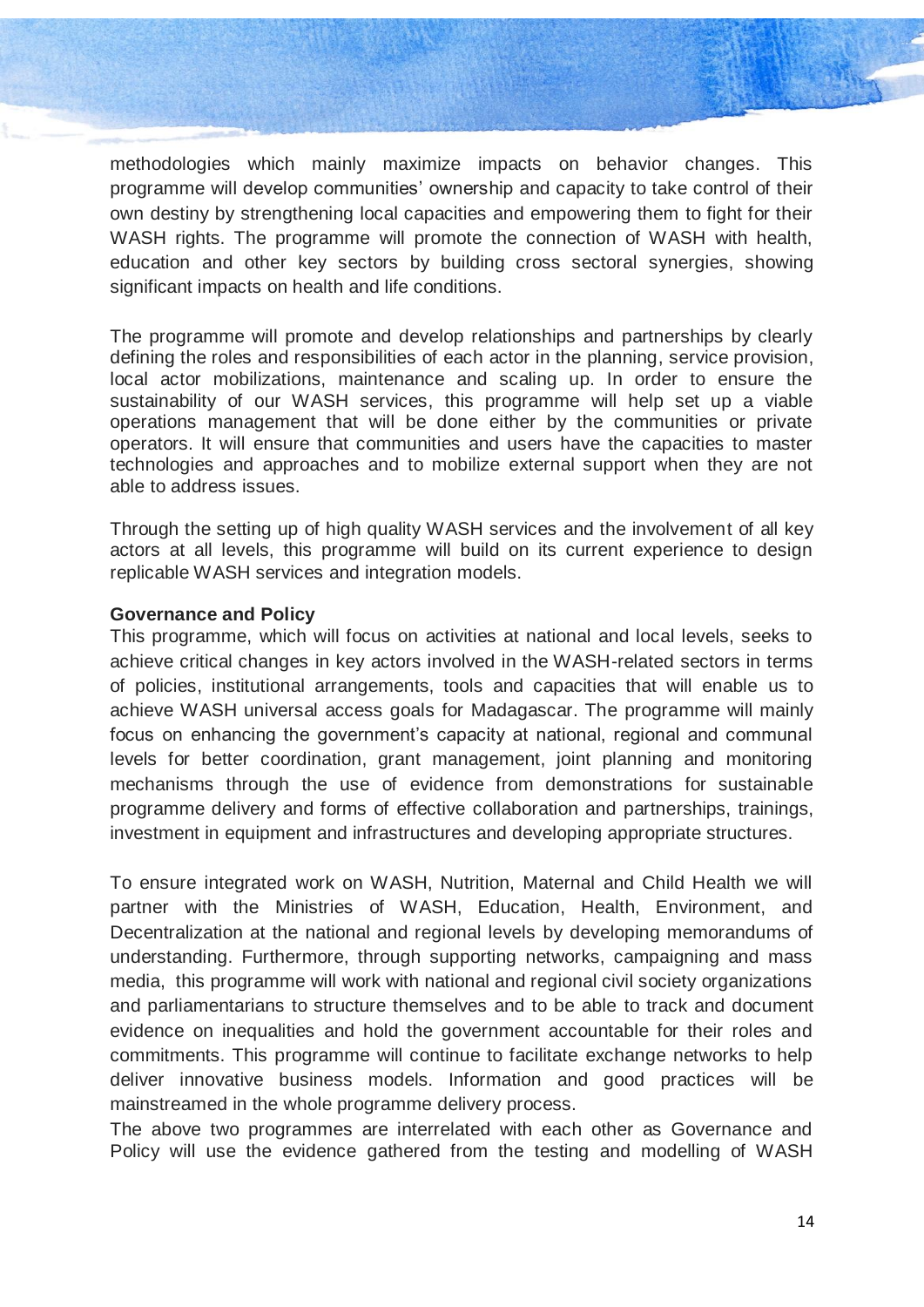services at the field level to advocate and influence changes of policies and strategies at regional and national level

As part of these two programmes the following key shifts will be conducted for WASH:

#### **Water:**

In rural areas, our key shift regarding safe water supply is to intervene on one watershed system to ensure the sustainability of the drinking water supply service along with multiple use of services (MUS). We will also support the Ministry of Water, Sanitation and Hygiene in operationalizing various structures for the implementation of the Integrated Water Resources Management (IWRM).

In urban areas and small towns, our key shift focuses on developing and implementing a strategy that targets our actions upstream of the system in order to increase water production capacity and our actions downstream of the system for better water distribution. In that strategy, we will contribute to strengthening the capacities of the national utility company JIRAMA and complement its service delivery through adoption of innovative solutions.

In every case, we will adopt the demand-based approach to ensure ownership, a condition to secure the sustainability of built infrastructures. We will strengthen the capacities of municipalities as they are the owners of the infrastructures and help them learn how to improve the various WASH services management systems.

#### **Sanitation:**

In rural areas, we will test a variety of sanitation options including implementing the Community-Led Total Sanitation (CLTS) and sanitation marketing approaches, building on lessons learned using these approaches locally over the past 4 years. Our key shift focuses on developing and implementing a Faecal Sludge Management strategy in rural areas and increasing Open Defecation Free areas.

In urban areas, our key shift consists in considering sanitation as a whole. In addition to basic sanitation, we will extend our current interventions on solid waste management. We will also move our Faecal Sludge Management (FSM) interventions from the pilot phase in small towns to a systematic expansion phase to all urban areas and small towns. A national FSM strategy will also be developed with stakeholders in the sector following the lead of the Ministry of WASH. Sanitation Marketing, which was proven to be successful, will still be implemented in urban areas while taking into account our successes and lessons learned. The key shift in sanitation marketing will be that it will also be implemented in rural areas but adapted to the local contexts.

#### **Hygiene:**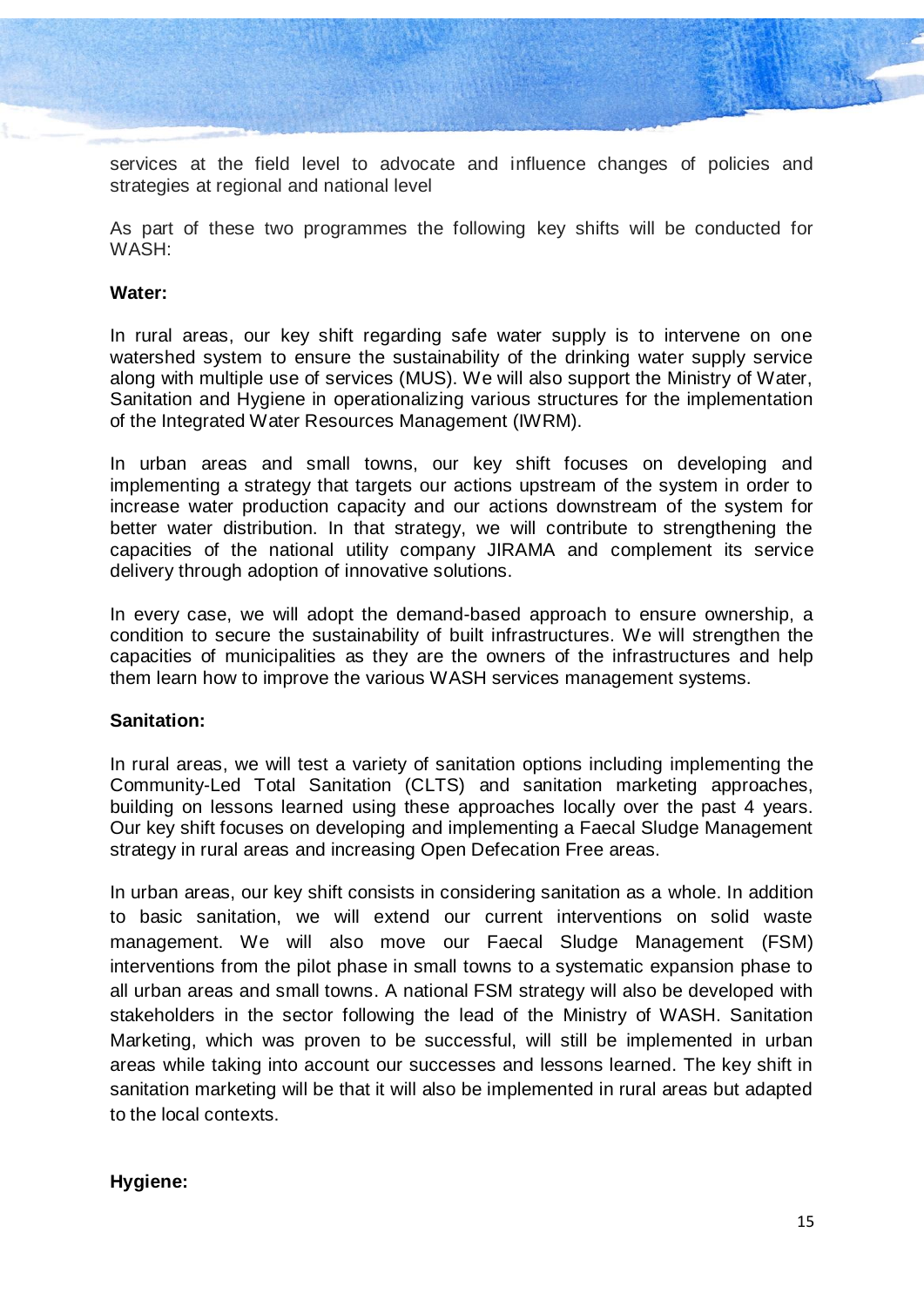Hygiene promotion represents a major challenge for the Country Programme. Our key shift will consist in developing and implementing an integrated Hygiene Promotion - Social and BCC strategy, aiming for sustainable individual behaviour changes as built-in social norms and conditions. We will build on the WaterAid Global Hygiene Promotion Strategy and assess the IEC/BCC Strategy of WaterAid Madagascar and partners. In our new intervention areas, we will conduct formative research to identify cultural barriers that are hindering hygiene promotion. Then we will focus on the development of the new Country Integrated Hygiene Promotion Strategy according to the results of the current IEC/BCC strategy assessment.

At institutional level, the WASH sector coordination and harmonisation activities as well as the advocacy for the integration of WASH into Health/ Education/ Nutrition/ Environment strategies and policies are an essential component for the success of the Country Programme.

WaterAid Madagascar will emphasise a strong programmatic approach which will evolve around five specific approaches to ensure the achievement of the programme plans and strategic objectives above. these are: i) City-wide approach ii) Strengthening the sector approach iii) Human rights based approach; (iv) Integrated approach v) Strategic partnerships.

#### <span id="page-16-0"></span>**a. District/City-wide wide approaches**

The implementation of the City wide and District wide approaches which focus on WASH, internally called the "Water, sanitation and hygiene universal access at municipal level" concept is the biggest change in approach that the CP will undertake in this new strategy. In these concepts, we will combine community participatory planning and mapping processes under the local government leadership. We will also support the local government in marketing the WASH plan resulting from this process, to mobilize resources and actors and track the progress based on the plan.

Under these concepts, WaterAid Madagascar has set the criteria for identifying one urban, three small towns and six rural municipalities that will be called "Primary Target Municipalities" (PTM) for universal access, where models will be designed prior to being scaled up to neighbouring "Secondary Target Municipalities" (STM) using the "snowball effect" strategy. This Snowball effect Strategy simply means we will promote the Universal access vision from national to local levels by ensuring the cross-fertilisation of various WASH service models and setting up a good balance of "top down" and "bottom up" approaches. We will progressively expand our interventions in the STM by seizing the examples generated from the PTM. A rigorous learning process will be set up to enable a positive chain reaction.

We will put emphasis on skills transfer to municipal authorities and actors by improving key competences and by addressing the needs of local governments in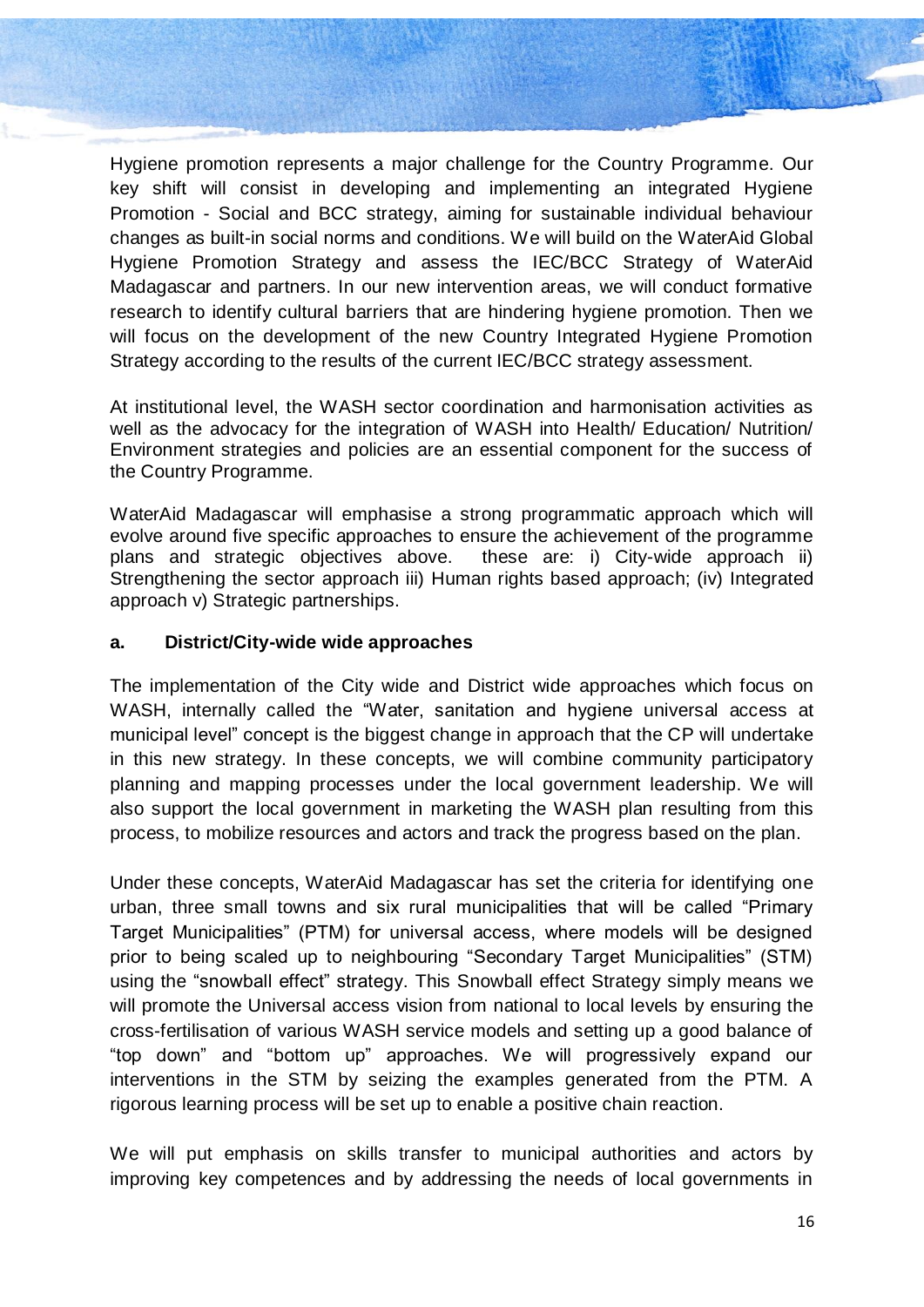terms of equipment and suitable regulations to ensure that they are able to deliver sustainable WASH services in their constituencies while influencing and coaching the neighbouring municipalities to adopt the very same concept.

## <span id="page-17-0"></span>**b. Sector strengthening approach**

Aiming for universal access to water, sanitation and hygiene, in its role as convener and catalyst, the CP will focus on the importance of strengthening the sector, the effectiveness and efficiency of service delivery, the adequacy of beneficiary targeting and the sustainability of services. WaterAid Madagascar will achieve this by supporting the development and implementation of a clear legal and regulatory framework that is pragmatic, coherent and comprehensive on the key issues relating to water, sanitation and hygiene by collaborating with allies to put the government in the frontline and take on its "change agent" role effectively.

By contributing to the group of technical and financial agencies and convening meetings for civil society organisations, WaterAid Madagascar will support the establishment of a viable and credible sector coordination based on results-oriented leadership (eg. planning, budgeting, regulation, procurement, implementation, monitoring, evaluation and knowledge management). WaterAid Madagascar will strengthen the sector by facilitating and participating in various sector processes to ensure (i) a financing mechanism that focuses on real needs as well as sustainable funding and resources aligned with the ambitions aspired for, (ii) a human capital policy focused on matching multi-level, multi-disciplinary needs with expertise and open to different sectors and to globalisation, (iii) various structures ensuring a balance of power, a culture of accountability, equity and social justice, (iii) working tools designed from the start for scaling up the programme models, (iv) a knowledge management and capitalisation mechanism for greater coverage and optimal impact, including the equity and sustainability aspects.

#### <span id="page-17-1"></span>**c. Human rights based approach**

In order to reach universal access to WASH, our interventions need to reach the disadvantaged, marginalised or vulnerable people in communities. The CP will support communities and citizens to demand their rights to water and sanitation by getting fully involved in critical analysis, planning and holding governments and service providers accountable. In its programme delivery, the CP will also implement adequate targeting of poor and vulnerable people by using deprivations as main criteria for geographic focus and selecting target groups.

We will provide necessary capacity building and platforms for WASH Malagasy civil society organisations to enable them to effectively undertake their role as watchdog in achieving universal access by participating in policy processes and decision making.

These civil society organisations will be supported to instil citizens' activism and civic engagement to the rights to water and sanitation by tracking the progress with regard to the government commitments and holding them accountable. We create spaces for organisations and citizens to participate in political dialogues like the public and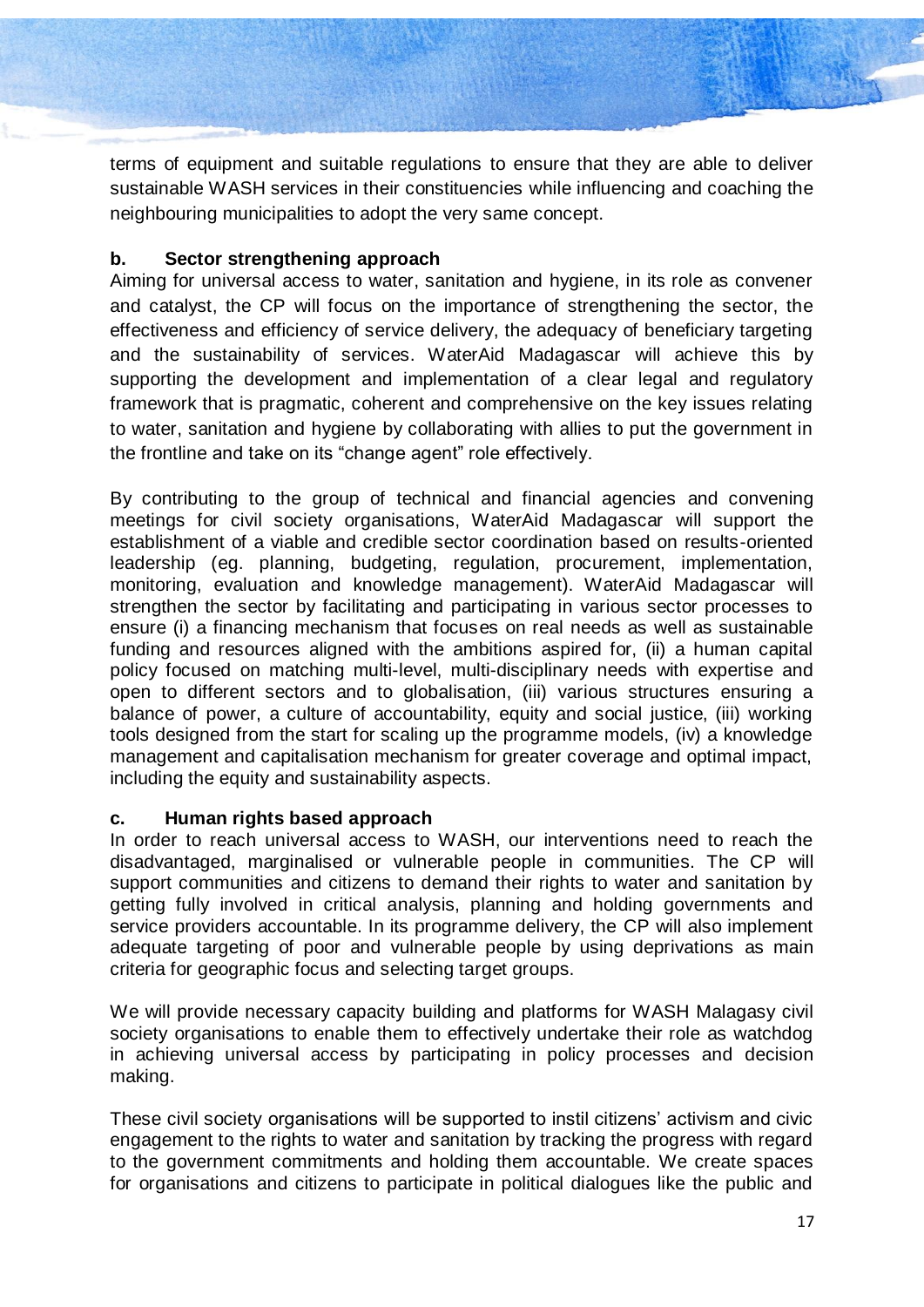private sectors. Civil society will play a watchdog role and propose ideas and solutions to ensure universal access to drinking water, sanitation and hygiene.

#### <span id="page-18-0"></span>**d. Integrated approach**

WaterAid Madagascar will develop cross sectoral approaches at different levels with relevant community actors in other fields such as nutrition, health, education, environment, climate change, agriculture, livelihoods, Integrated Water Resources Management etc. By promoting networking and facilitating cross-sector forums, we will raise the profile of WASH in other sectors by establishing and using evidence from research and programme experience to influence decision makers to integrate WASH into the key sectors of health, education, environment and livelihoods.

We will specifically design models of integrated hygiene approaches such as those based on the Healthy Start campaign at local level, taking into account community and indigenous knowledge and by involving key stakeholders, ranging from local authorities, to local CSOs and the central government.

#### <span id="page-18-1"></span>**e. Strategic partnership**

 $\overline{a}$ 

WaterAid Madagascar will develop "win-win" and cross learning partnerships to ensure that all key stakeholders work together towards the common vision of universal access. Our partnerships will be based on the programmatic approach, covering the combination of advocacy, campaigning and demonstrative-service delivery models. The CP will conduct a partnership review in order to determine the strategic partners that will help us to best deliver the new five-year strategy, maximise our impact, value, influence and catalyse synergies, thereby nurturing the sustainability of our interventions. As such, partnerships will be decided based on newly-set criteria, including but not limited to organisations or entities with the same vision, compatibility of image, adhering to our values and principles, with proven expertise, separation of hardware from software activities, win-win contract, value for money, good governance and transparency. Particularly, our field interventions will be carried out by meticulously selected, experienced and expert partners. Synergy will also be ensured through multi-sectoral and multilevel partnerships, thereby focusing on generating impacts beyond the sector.

We will continue to broaden our strategic partnerships with key stakeholder networks, private sector platforms, media and opinion leaders. We will also strengthen and expand collaboration with universities and research institutes to design innovative ideas, capitalise and document our experiences with different approaches and techniques. Finally, we will also engage more with the private sector<sup>21</sup> to promote

<sup>&</sup>lt;sup>21</sup> We will work with three types of private sector actors: The first are major companies with whom we will build social responsibility activities as part of our fundraising strategy. The second type comprises Utility Companies, with whom we will mostly work to develop and deliver the service models at the municipal levels, and then we will also work with small entrepreneurs that will develop business models that will be able to provide affordable, sustainable, services to the poorest.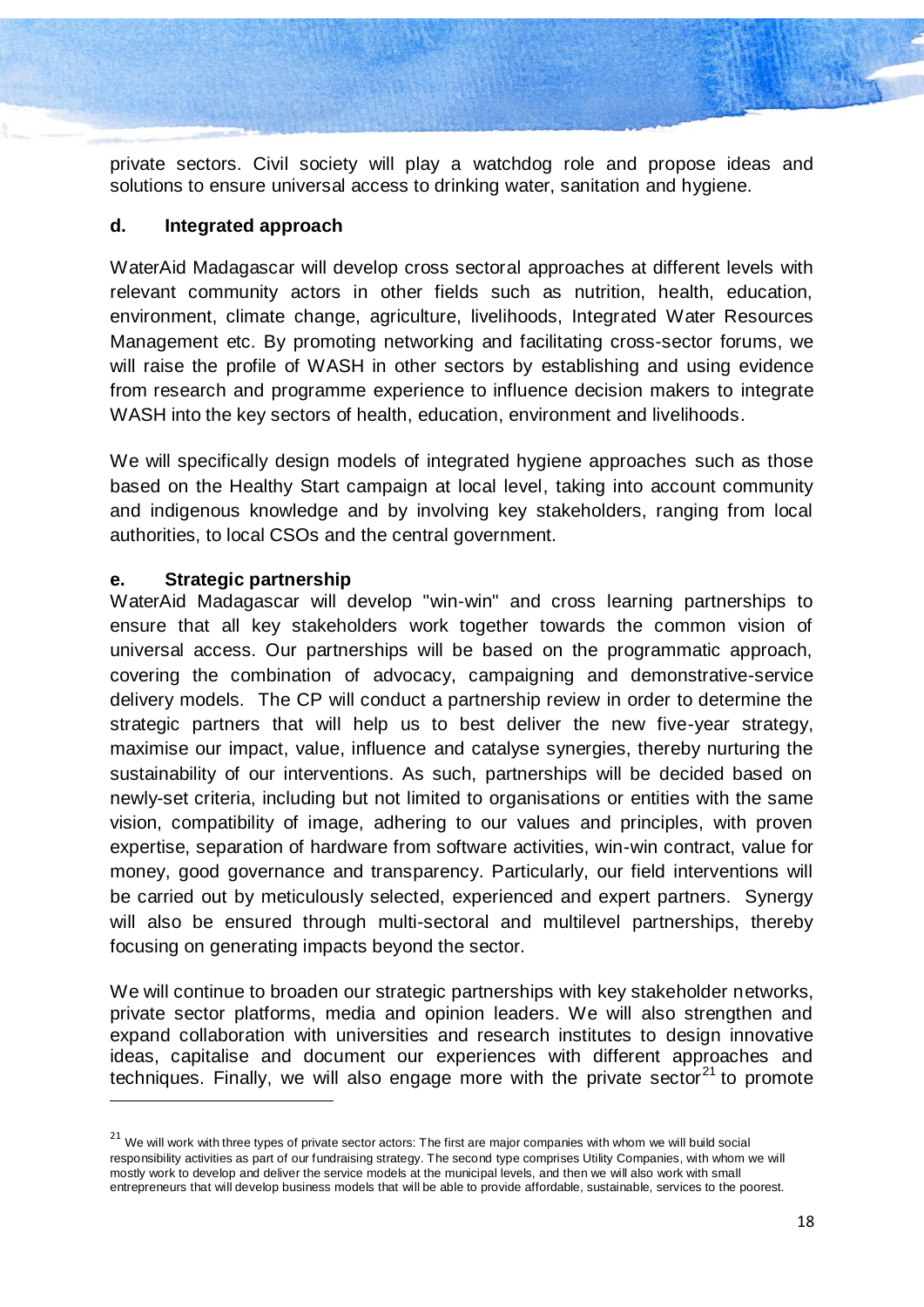WASH business opportunities by providing information on the sector and capacity buildings.

#### **Key Shifts**

In order to best deliver its Country Strategy 2016-2021, WaterAid Madagascar will make some strategic shifts as follows:

The **first** shift consists of working with others to focus more on **prioritising hygiene and ensuring sustainable hygiene practices and behaviours** are not just adopted by all in their daily lives but for hygiene to become society's social norms.

The **second** shift lies in **strengthening government leadership in the WASH sector at all levels** and not restricting our capacity building efforts at the national level (in the capital of Madagascar), but to focus our attention to regional and municipal levels. This will help ensure strong influence on the development and implementation of sector policies and strategies, as well as on the planning, implementation, control, monitoring and evaluation, and prioritisation instruments.

The **third** shift consists of **empowering rights holders** to hold duty bearers at all levels accountable by delivering inclusive WASH services and ensuring that key stakeholders across sectors are provided with capacity building necessary for realising WASH universal access.

The **fourth** shift focuses on developing synergy through **multi-sector and multilevel partnerships and collaborations**, thereby focusing on generating impacts beyond the sector, strengthened by developing a persuasive and issue-raising force to catalyse synergy.

The **fifth** shift will be to make sure that our interventions are **evidence-based by generating knowledge** across the sector and sharing with other actors for greater influence. It should also be able to give rise to mechanisms conducive to tracking progresses toward universal access.

#### <span id="page-19-0"></span>*4.* **What success will look like and how it will be measured**

Success will be attained for WaterAid Madagascar when our four strategic objectives are met. See table at the end of this section for further details.

All Planning, Monitoring, Evaluation and Reporting (PMER) processes of the Country Programme will aim to provide evidence-based information, contributing to factual and rational decision-making and ensuring the consistency and uniqueness of designed and implemented approaches. These processes will be based on a Monitoring and Evaluation framework linking our strategic objectives to its expected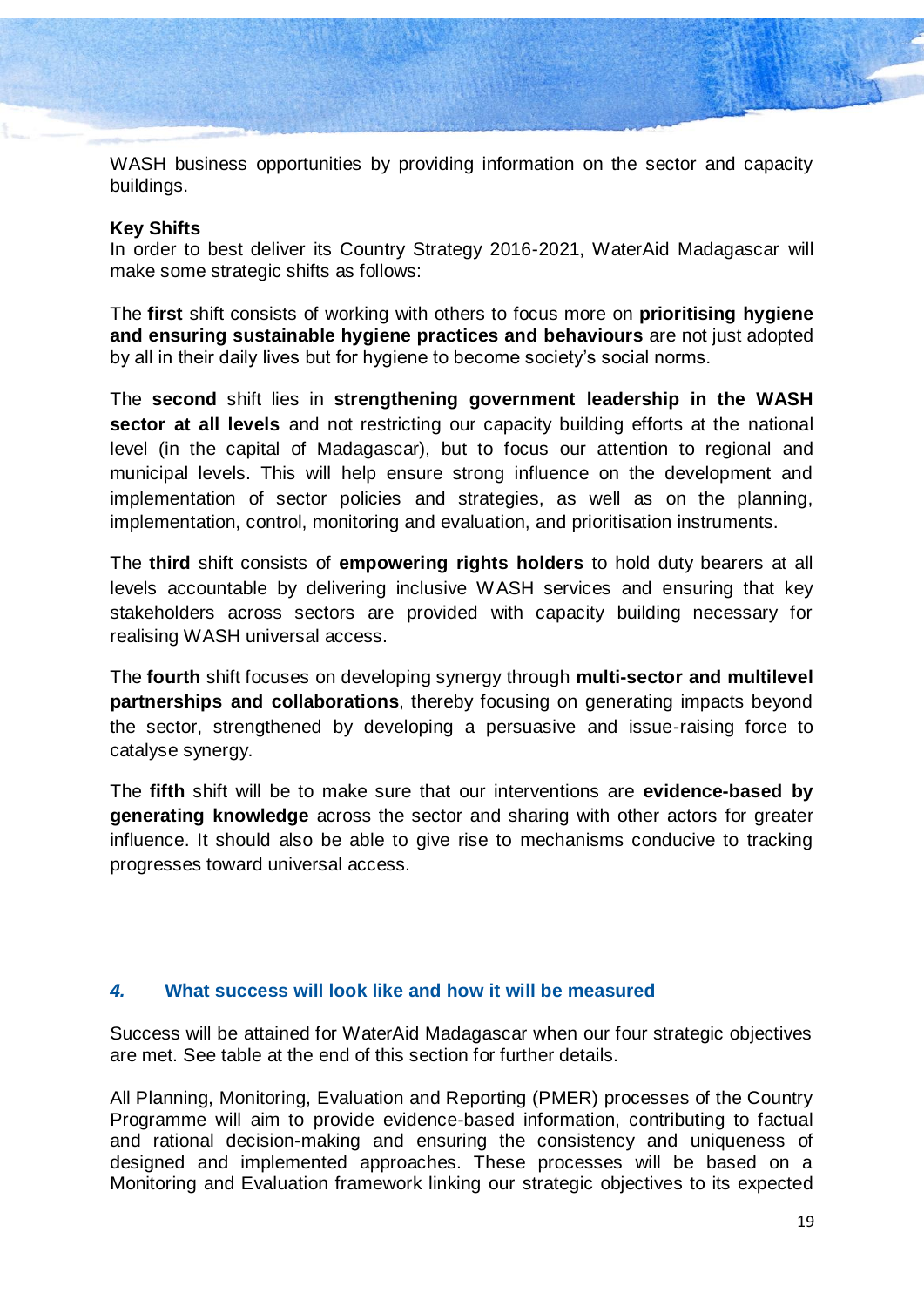results and a mix of qualitative and quantitative sets of indicators as detailed in the annexures.

Monitoring our programmes will help collect information on the implementation of actions, analyse such information through reports, studies and surveys, as well as field visits to monitor the achievement of strategic objectives. Monitoring will be done at two levels:

- o Level 1 or preliminary monitoring will be conducted by the implementing team in all intervention sites to ensure compliance with technical standards and best practices and to enable adjustments along the way;
- $\circ$  Level 2 or regular monitoring will be conducted at the country level by the WaterAid Madagascar PME team, which constantly and periodically monitors the implementation of the Country Programme.

To measure the performance of its programmes and to generate knowledge, WaterAid Madagascar will conduct baseline, mid-term, final evaluation, biannual and annual reviews using participatory approaches. We will also conduct post implementation surveys, looking back up to 10 years of implementation to further enhance our knowledge on sustainability and quality programming. The final evaluation will be led by an independent body and will assess the results against the set objectives. It will also measure the relevance, efficiency, impact and sustainability of interventions. The reporting system will be inclusive as it will bring together all the efforts deployed at all levels, from internal and external stakeholders.

We will structure internal reviews and research processes to generate knowledge and specific documentation on innovative approaches, technologies, institutions, development actions and best practises that are generated by our programmes. Documentation and evidence will be used to influence the formulation of policies and strategies, and will be shared to enhance WASH sector practices and knowledge beyond our own programmes.

#### <span id="page-20-0"></span>*5.* **Resource and organisational development plan**

#### <span id="page-20-1"></span>**a. A high-quality, effective, efficient and inclusive Country Programme**

In order to bring a major contribution to universal access to water, sanitation and hygiene by 2030, WaterAid Madagascar will strive to be an outstanding, highperforming and accountable Country Programme focused on Madagascar's poor and vulnerable groups. We will implement global frameworks on sustainability, hygiene, security of water resources, water quality and partnership and ensure that all these policies are also integrated in the policies of our direct partners. We will also value learning from others both within and external to Madagascar. The country programme will also comply with the building and management standards enforced by the Malagasy government in all its projects. The current funding mechanism will be strengthened in order to continually improve the quality of our approaches and technologies.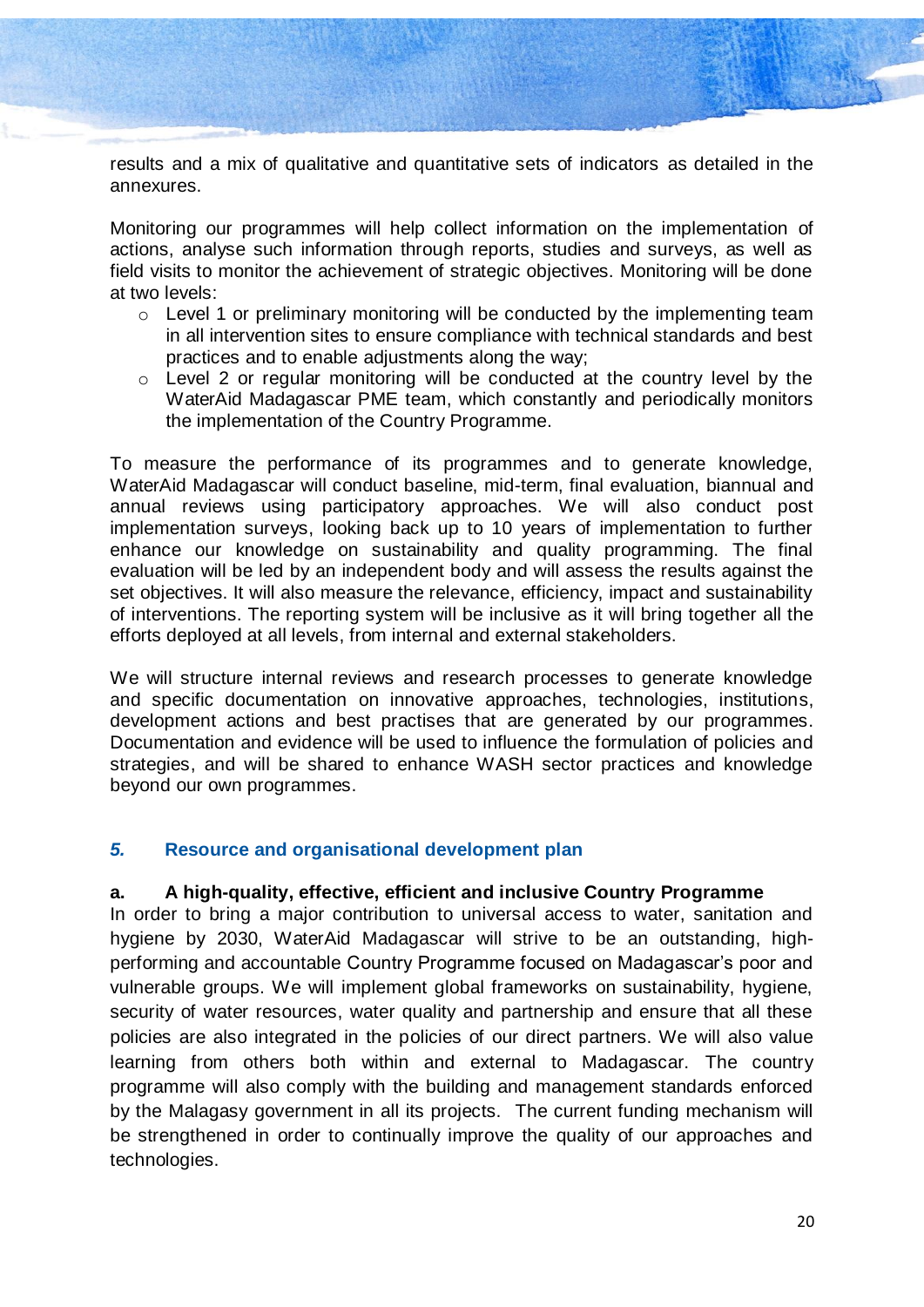In order to be efficient, the Country Programme will apply the value for money principle in all its analyses, decision making, implementation, monitoring, control and / or audits. Therefore, the existing mechanisms will be strengthened through the development of clear guidance specifying principles on projects overhead and human resources costs recovery rules, acceptable partner overhead rate. All assessment undertaken (projects, bids, PMER, WaterAid staff and partner performance) will be subjected to this principle for the CP to reap the maximum benefits from the goods it purchases and the services it obtains, as well as the resources made available to the programme.

For the programmes to be effective they will be designed in a way to ensure maximum impact and we will regularly assess the programme to ensure continuous best quality.

## <span id="page-21-0"></span>**b. Continuous learning and innovation**

WaterAid Madagascar will create a strong culture of learning with accompanying management mechanisms, to ensure the institutionalisation of learning and sharing. This will be done through documentation among staff within WaterAid and across sectors for each individual involved in the country programme. We will review best practices, lessons learned, results achieved and progress on the field, as well as data from information monitoring to identify bottlenecks and solutions that are immediately applicable, and areas for further research and learning. The evidence generated from the learning process will be used to inform the design, planning and implementation of our policy and practice in the country programme.

We will also generate knowledge by partnering with universities and research institutes to conduct research and ensure innovation in the tools, approaches and working methods of the Country Programme. The CP will also trigger changes in the WASH sector by sharing and facilitating sector discussion platforms, based on the results of learning processes.

## <span id="page-21-1"></span>**c. Managing high level human resources**

The effectiveness of our Country Strategy depends on a leadership and management that sets priority on the accountability and transparency of human resources management at all levels. The management therefore will ensure good team performance and recruit the right people at the right place at the right time, while retaining highly skilled and motivated staff through an effective personal and professional development plan.

Our workplace will foster the safety, professional and moral comfort of our staff through regular monitoring of health, safety and hygiene aspects such as emergency exits and ergonomics, and also by ensuring the effectiveness of all resources such as the database management system, computers and equipment.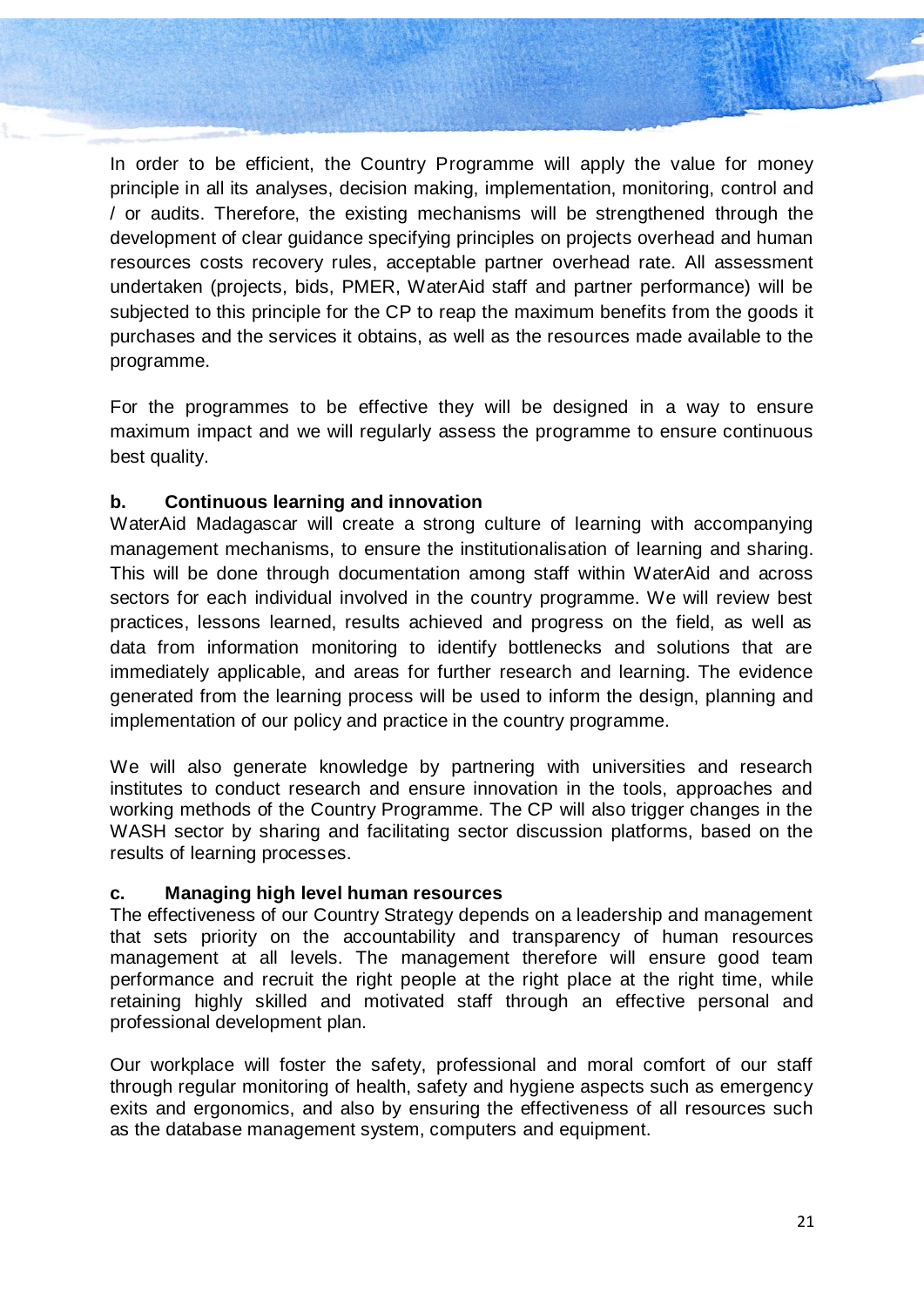We will design a flexible structure to allow our staff to give their best and to innovate. Strategic staffing expertise such as Planning, Monitoring, Evaluation and Reporting will be reassessed and placed at the appropriate level within the organisation in order to be better aligned with the new strategy. The delegation and decentralisation of decision-making will be enhanced by limiting the number of direct line-managed staff at each level of the organisation. The quality of our programme will be strengthened and new functions and skills such as safe hygiene behaviour promotion, citizen empowerment and integrated models at scale will be established to enable the successful delivery of the new strategy.

We will strive to keep our top-rated employer position by enabling trusting relationships and nurturing our staff engagement based on the results of the Global Employee Engagement Survey (GEES). Additionally, the values and commitments of the organisation will be translated into clear and interlinked expectations for each position in the Country Programme to understand how they will contribute to those values and commitments. We will display leadership commitments and behaviours that are consistent with WaterAid's global leadership values and attributes.

#### <span id="page-22-0"></span>**d. Governance and Resource Mobilisation Plan**

We do not intend to pursue the path to make WaterAid Madagascar a full member of WaterAid international within the period of the new strategy. This is due to the limited funding opportunities available for WASH locally, including limited bilateral funds as Madagascar is only considered a priority country by a few donor governments. Thus, given the critical situation of WASH in Madagascar, WaterAid feels that at this moment in time it is better to focus its efforts on external changes and remain a nonmember. Nevertheless, governance and fundraising measures will be undertaken. The CP's fundraising strategy will be developed to increase restricted income, both at national and international level, in order to ensure that financial autonomy of about 70% will be reached by the Country Programme in 2021. Indeed, we plan to achieve manageable growth corresponding to the ambitions of the overall strategy of the Country Programme and the capabilities of its team and partners. We will maximise the amounts fundraised and seek donors to align with and support our mission. Our funding approach will be programme-led and in line with the new funding strategy, with an emphasis on long-term financial security. New funding opportunities include collaboration with the private sector, including major companies, with whom we will build social responsibility activities as part of our fundraising strategy.

The following table summarizes the budget trend for the Country Programme over the next five years:

|                  | $Yr-1$  | <b>Yr-2</b> | $Yr-3$ | $Yr-4$  | $Yr-5$ | Total 5 years |
|------------------|---------|-------------|--------|---------|--------|---------------|
| ∣ Essential      | 1 771   | 2 2 5 0     | 2814   | 3 1 2 7 | 3422   | 13 3 84       |
| <b>Ambitious</b> | 2 2 2 3 | 2667        | 3 140  | 3 3 4 0 | 3523   | 14 893        |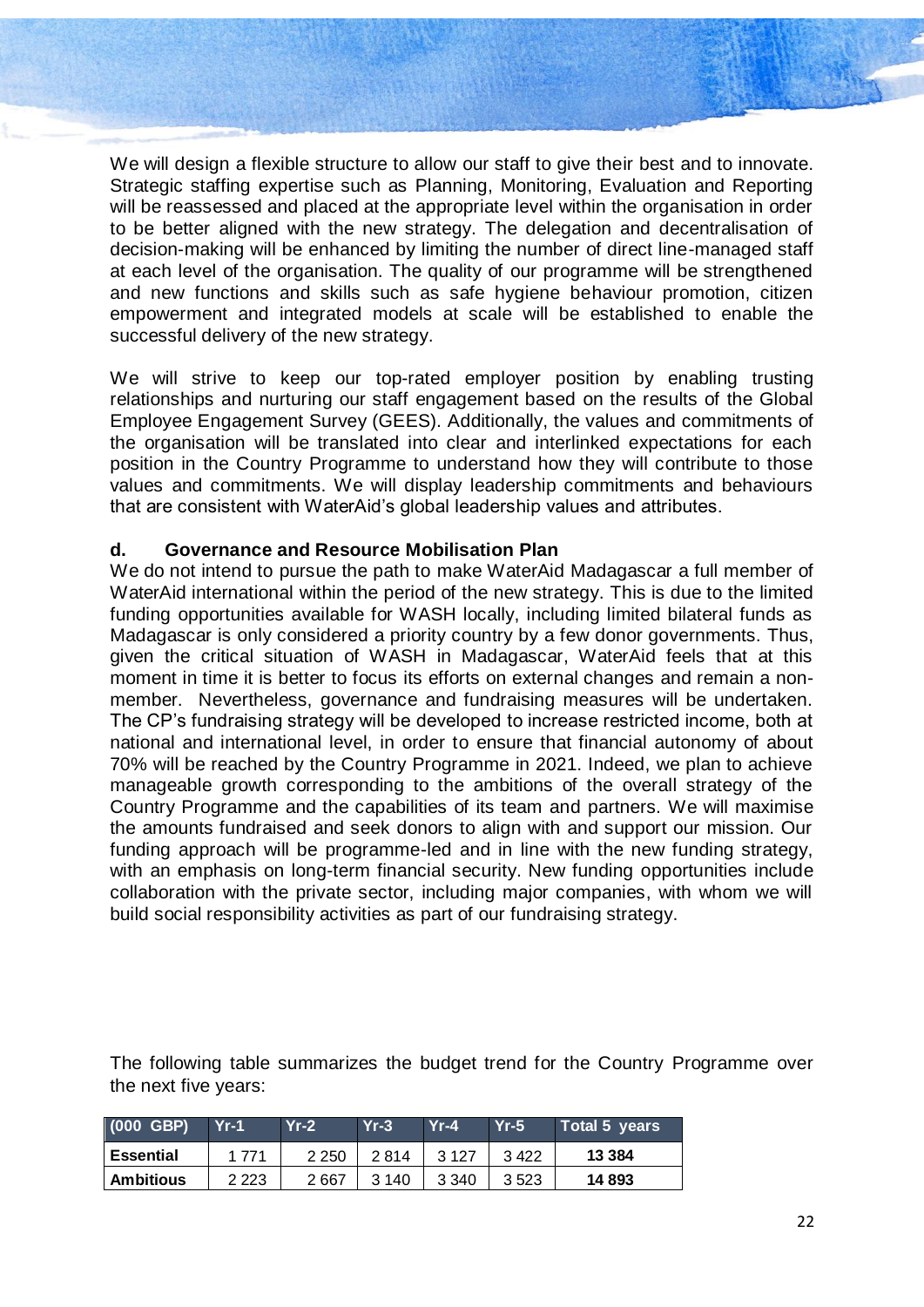In both Essential and Ambitious scenarios, we will have the following phases: the first year is especially dedicated to establishing the milestones and the basis for the success of the new strategy (organisational structure, procedures, systems, etc.). In Years 2 and 3 will be the expanding years of the Country Programme in terms of scaling up of the models; Year 4 will be dedicated to consolidation and for Year 5, we will continue the consolidation process while preparing for the assessment of the strategy.

The major difference lies in the fact that the ambitious scenario requires more recourse to match the scale and reach of the ambition, as opposed to the essential scenario which will be less impactful.

#### <span id="page-23-0"></span>**e. Change Management**

#### **Organisational Change**

Our new structure will be established in a way that successfully delivers the new strategy. It also aims to create an enabling working environment and to have the right people with the right skills at the right place. During the fiscal year 2016-2017, we will finalise the restructuring process by defining functions, designing positions and conducting skills assessment based on the new country strategy and in line with the accountability framework.

#### **Intervention Areas**

The selection of our intervention areas is based on Universal Access, thereby focusing on the best way to scale up the models designed in the Primary Target Municipalities (PTMs) during the earlier phase of this five-year strategy. The intervention area selection process will start with the identification of priority intervention regions meeting the following criteria by order of importance:

- access to water and sanitation,
- high child and maternal mortality and morbidity,
- high malnutrition and stunting rate,
- low educational level based on gender, reflected in low school enrolment rate,
- existence of byroads accessible with all-terrain vehicles to the majority of municipalities.

The process will continue with the selection of Primary Target Municipalities based on enabling factors that help ensure the designing of models and their effective scaling up to neighbouring municipalities.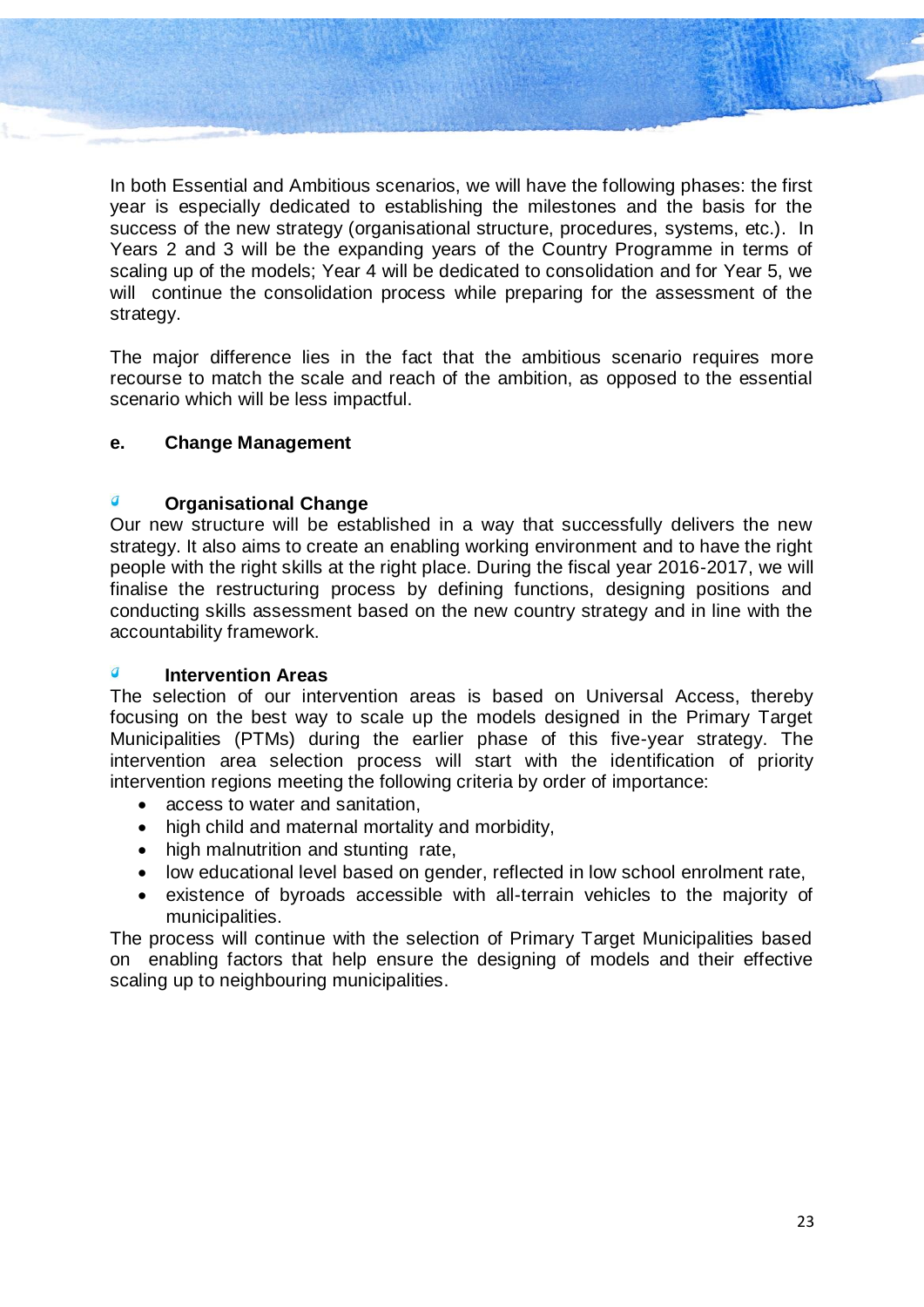## **6. Appendices**

**1. Logical framework** 

## **WATERAID MADAGASCAR LOGICAL FRAMEWORK**

1 May

<span id="page-24-0"></span>

|                                   | <b>Description by the</b><br><b>Country Programme</b>                                                                                                 | <b>Performance measures</b>                                                                                                                                                                                                                                                                                                                       | <b>Sources and means</b><br>of verification                                                                                                                                                                                                  | <b>Assumptions and</b><br><b>externalitities</b>                                                           | <b>Links and contributions</b>                                                                                                                                                                                            |
|-----------------------------------|-------------------------------------------------------------------------------------------------------------------------------------------------------|---------------------------------------------------------------------------------------------------------------------------------------------------------------------------------------------------------------------------------------------------------------------------------------------------------------------------------------------------|----------------------------------------------------------------------------------------------------------------------------------------------------------------------------------------------------------------------------------------------|------------------------------------------------------------------------------------------------------------|---------------------------------------------------------------------------------------------------------------------------------------------------------------------------------------------------------------------------|
| <b>Transformational</b><br>change |                                                                                                                                                       | The poor and excluded Malagasy population enjoy their rights and exercise their responsibilities to water and<br>for effective delivery of inclusive and sustainable WASH services."                                                                                                                                                              |                                                                                                                                                                                                                                              |                                                                                                            | sanitation and adopt safe hygiene behaviours through stronger government leadership and accountability at all levels                                                                                                      |
| <b>Strategic Objectives</b>       | SO1: Inclusive,<br>sustainable and<br>replicable models are<br>developed,<br>implemented and<br>scaled up through<br>collaboration with key<br>actors | Existence of models<br>that are adopted and<br>scaled up by key<br>stakeholders<br>Evidence of change in<br>collaboration among<br>relevant stakeholders<br>Integration of models<br>in policies and<br>strategies<br>Evidence of change in<br>the joint planning,<br>monitoring and<br>evaluation by the<br>WASH, education and<br>health sector | Sector review reports<br>(Joint sector review<br>meetings reports,<br>GLAAS)<br>Government Annual<br><b>Sector Reports</b><br>Mid- term Evaluation<br>Reports<br><b>Final Evaluation</b><br>Reports<br><b>Joint Sector Review</b><br>Reports | Ownership (political<br>will) by authorities -<br>adoption by cross-<br>sector key actors at all<br>levels | Contributes to Global Aim<br>on Integration and<br>sustainable development,<br>Global goals - Ngor<br>Declaration - PAN AFRICA,<br>WaterAid Global Strategy,<br>WASH Code - National<br>Sanitation Policy and<br>Strategy |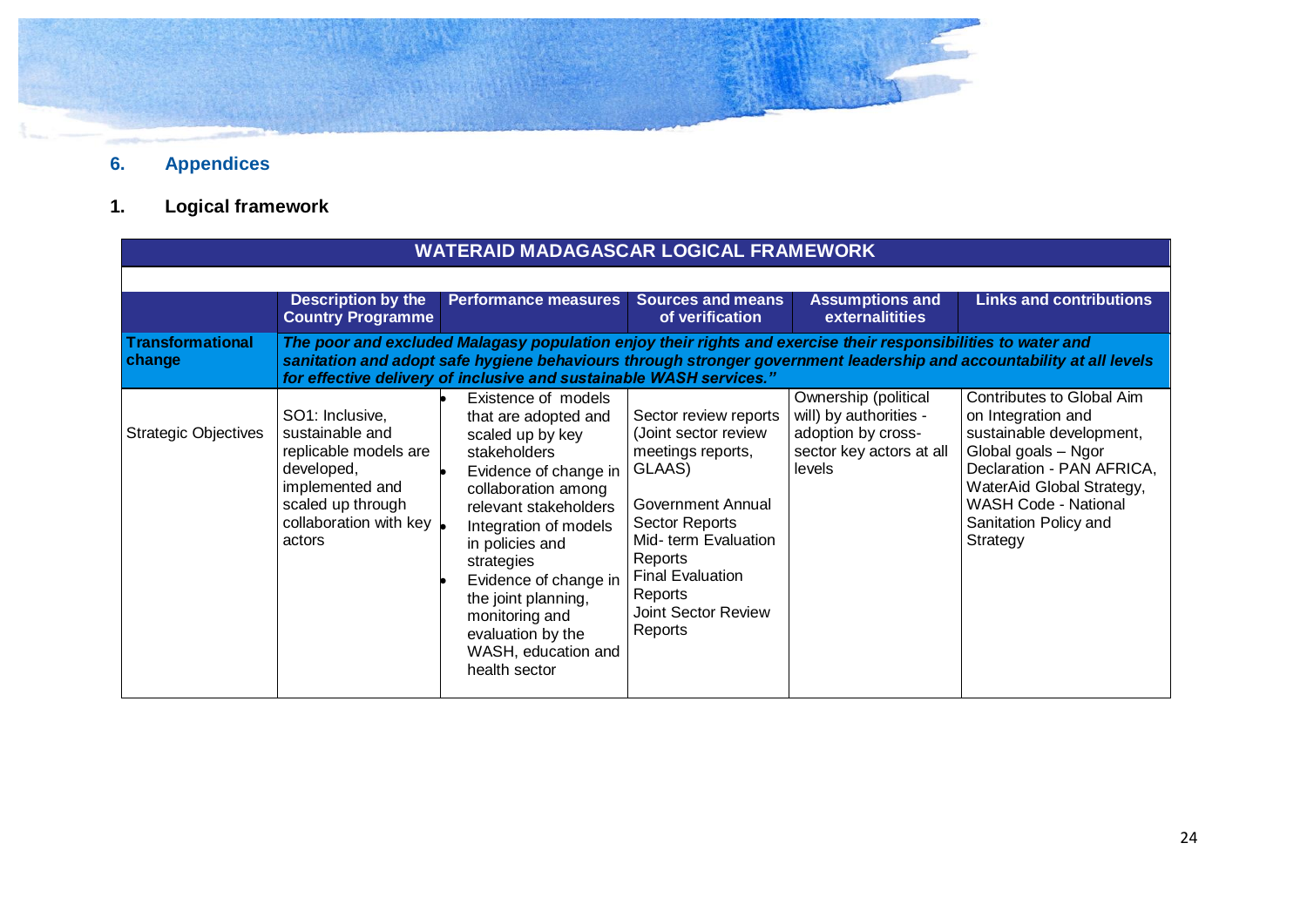|  | SO2: Strong<br>leadership,<br>accountability and<br>responsiveness to<br>citizen's WASH rights<br>demonstrated by the<br>Malagasy<br>Government,<br>reflected in effective<br>coordination,<br>adequate and<br>efficient use of<br>funding. | Evidence of change in<br>government<br>leadership in WASH<br>in general<br>Evidence of change in<br>collaboration among<br>relevant stakeholders<br>Evidence of the<br>incorporation of<br>human rights<br>standards and<br>principles into sector<br>systems and<br>processes                                                                                                         | Sector review<br>reports (Joint sector<br>review meetings<br>reports, GLAAS)<br>Sector finance<br>performance reports<br>Public Expenditure<br>review reports<br>Sectors Policies and<br>Strategies reports<br>Donors reports                                   | - Political stability and<br>State continuity<br>- Securing of donors<br>funding<br>- Actual<br>implementation of the<br>administrative division<br>as per the constitution<br>- Administrative and<br>financial<br>decentralisation<br>materialised | - Contributes to Global Aim<br>on Sustainable services<br>and sector strengthening,<br>- Contributes to the<br>Madagascar National<br>Development Plan<br>Links:<br>$-Rio +20$<br>- Ngor Declaration<br>- Kyoto / COP 21                                                                                                                                                                 |
|--|---------------------------------------------------------------------------------------------------------------------------------------------------------------------------------------------------------------------------------------------|----------------------------------------------------------------------------------------------------------------------------------------------------------------------------------------------------------------------------------------------------------------------------------------------------------------------------------------------------------------------------------------|-----------------------------------------------------------------------------------------------------------------------------------------------------------------------------------------------------------------------------------------------------------------|------------------------------------------------------------------------------------------------------------------------------------------------------------------------------------------------------------------------------------------------------|------------------------------------------------------------------------------------------------------------------------------------------------------------------------------------------------------------------------------------------------------------------------------------------------------------------------------------------------------------------------------------------|
|  | SO3: Citizens<br>empowered to hold<br>authorities to account<br>and claim their rights<br>to WASH                                                                                                                                           | Evidence of<br>community able to<br>claim and present<br>clear<br>recommendations /<br>demands to duty<br>bearers on WASH<br>issues<br>Capacity CSO<br>coalitions to<br>demonstrate<br>improved support for<br>citizens and<br>communities to take<br>collective action and<br>hold power holders to<br>account<br>Level of engagement<br>of CSO coalitions to<br>influence government | At the national level:<br>Madagascar citizen<br>engagement report<br>(e.g. Afro Barometer)<br>Donors and civil<br>society reports on<br>governance (eg:<br>Amnesty International<br>Report)<br>CSO survey<br>At local levels<br>Citizen perception<br>barometer | The government<br>accepts the civil<br>society's role as a pillar<br>of sustainable<br>development<br>A conducive<br>environment for civil<br>society engagement<br>and expression exist                                                             | Contributes to: the<br>Convention on Human<br>Rights, the Paris<br>Declaration,<br>Contributes to Global Aim<br>on Equality, equity and<br>inclusion,<br>Contributes on joint<br>decision-making of<br>Sanitation and Water for All<br>(SWA)<br>Contributes to achieving the<br>strategic aim on partnership<br>development in the WASH<br><b>Sector Strategy Document</b><br>2015-2019, |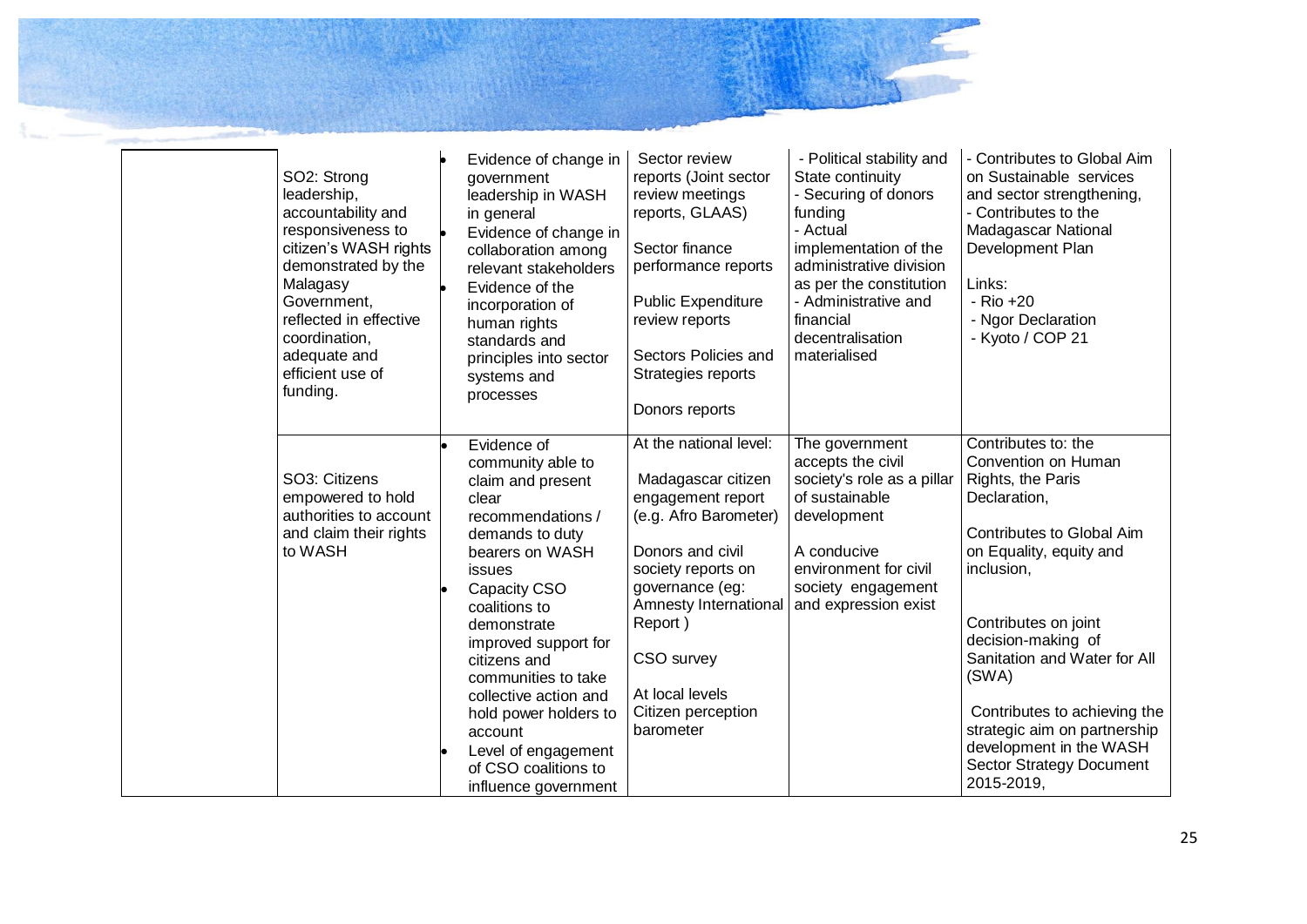|                                                                                                                                    | process and policies                                                                                                                                                                                                                                         |                                                                                                                                                                                       |                                                                                                                                             |                                                                                                                                                                                                  |
|------------------------------------------------------------------------------------------------------------------------------------|--------------------------------------------------------------------------------------------------------------------------------------------------------------------------------------------------------------------------------------------------------------|---------------------------------------------------------------------------------------------------------------------------------------------------------------------------------------|---------------------------------------------------------------------------------------------------------------------------------------------|--------------------------------------------------------------------------------------------------------------------------------------------------------------------------------------------------|
| SO4: Sustainable<br>hygiene practices<br>adopted by<br>individuals and<br>institutions thus<br>becoming society's<br>social norms. | Evidence of sustained<br>sanitation and<br>hygiene behavioral<br>change<br>Evidence of adoption<br>of hygiene behaviours<br>as built-in social<br>norms<br>Evidence of new<br>/inclusion of hygiene<br>in other sectors<br>policies, strategies<br>and plans | Survey reports at<br>national and<br>decentralized level<br>Sector policies and<br>strategies<br><b>PIMS</b><br>Mid- term Evaluation<br>Reports<br><b>Final Evaluation</b><br>Reports | Buy-in of cross sector<br>hygiene promotion<br>strategies by the State<br>development actors,<br>religious and traditional<br>institutions; | Contributes to Aim on<br>Hygiene promotion in<br>development<br>Contributes to the National<br>Development Plan, Health<br>Sector Development Plan<br>(PDSS), Roadmap of the<br>Ministry of WASH |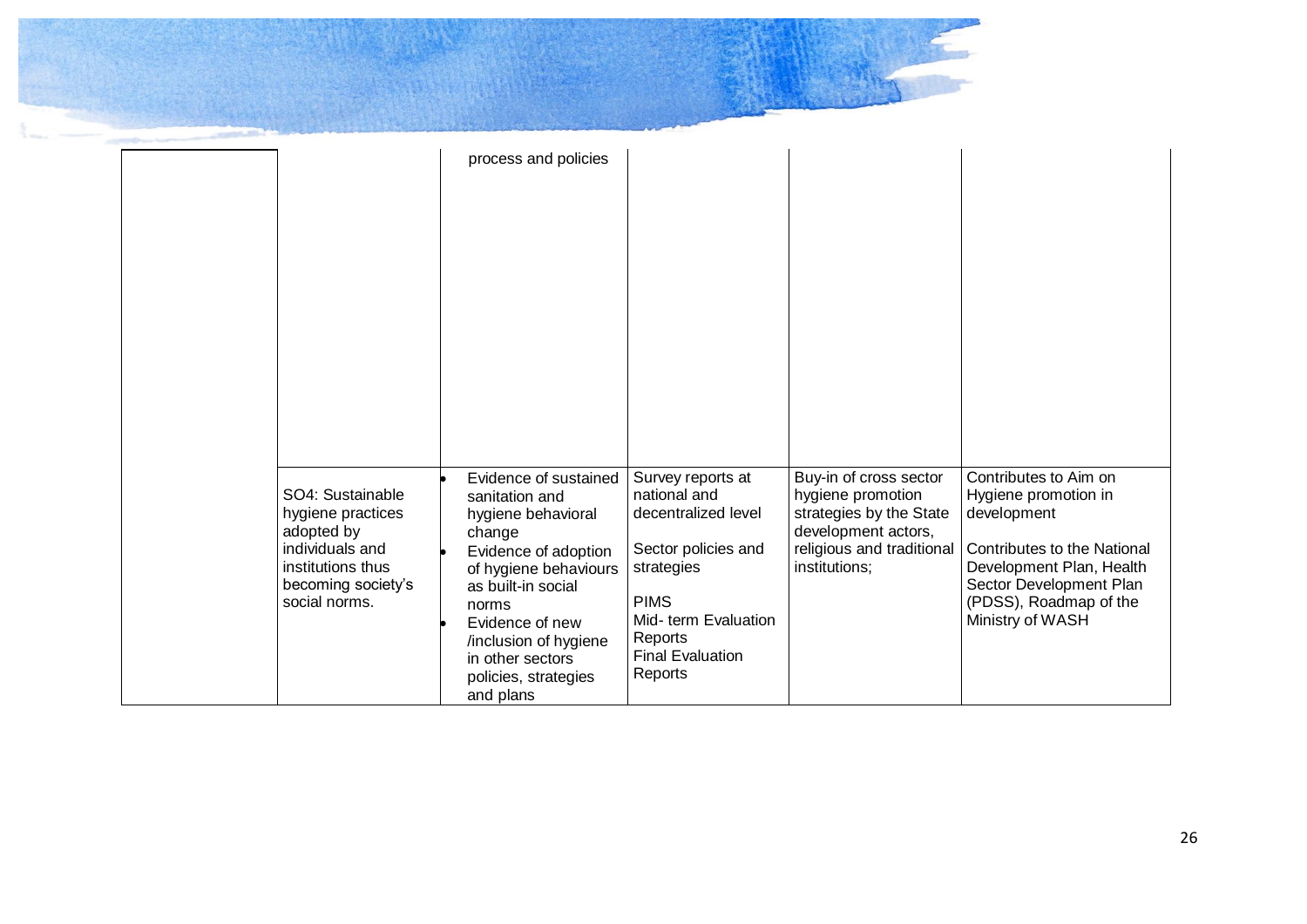|  | <b>Expected Results</b> | R1.1: WaterAid<br>Madagascar will<br>design, implement,<br>assess and document<br>inclusive, sustainable<br>and replicable models | The number and<br>nature of tested<br>models<br>Accessibility of<br>information on models<br>at all levels                                        | Online resource<br>centres<br>Sector reports<br><b>PIMS</b><br>Mid-term Evaluation<br>Reports<br><b>Final Evaluation</b><br>Reports                                                                                                         | Government's political<br>will to promote the<br>models | Website and resource<br>centre relating to the sector                                                |
|--|-------------------------|-----------------------------------------------------------------------------------------------------------------------------------|---------------------------------------------------------------------------------------------------------------------------------------------------|---------------------------------------------------------------------------------------------------------------------------------------------------------------------------------------------------------------------------------------------|---------------------------------------------------------|------------------------------------------------------------------------------------------------------|
|  |                         | R1.2: The State and<br>technical and<br>financial partners<br>(PTF) are involved in<br>the promotion of the<br>models.            | Existence of<br>government-led<br>dissemination<br>programs on models<br>Effective<br>dissemination during<br>key moments in<br>different sectors | Sectors Policy and<br>strategies<br>Donor's Plans and<br>reports<br><b>Sector Review</b><br>Report<br>City-wide and other<br>local development<br>plans and reports<br>Mid-term Evaluation<br>Reports<br><b>Final Evaluation</b><br>Reports | Government's political<br>will to promote the<br>models | <b>WASH Code- National</b><br>Development Plan -<br>Decentralisation Law of<br>2014 - Law of Finance |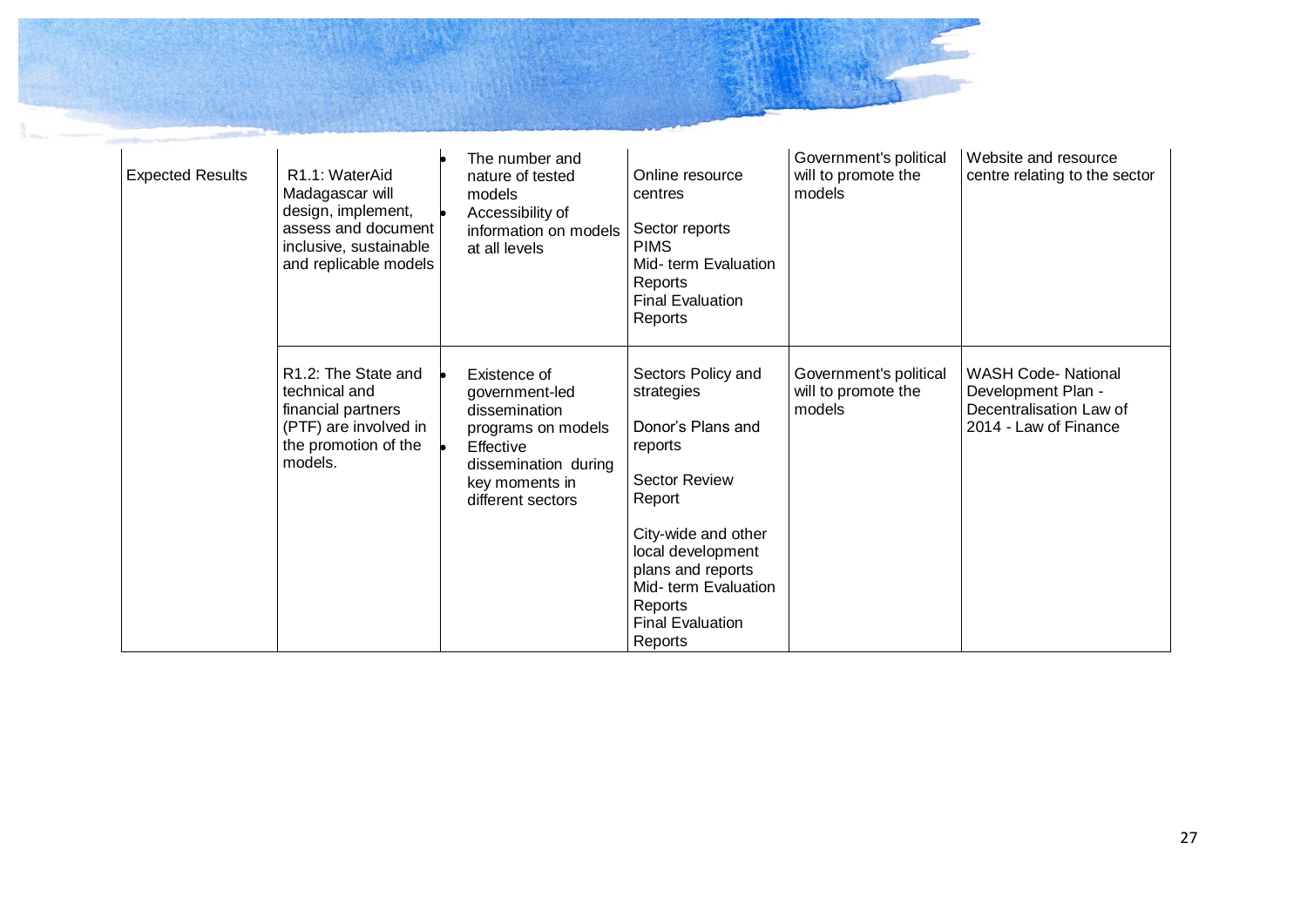| R1.3: Key actors<br>interventions, using<br>the new models, are<br>harmonized | Evidence of<br>standardized<br>implementation of the<br>new models<br>Evidence of joint-<br>planning, synergy and | Implementation<br>Guides and manuals<br><b>Global Annual</b><br>Assessment for<br>Sanitation and<br><b>Drinking Water</b> | Administrative<br>decentralisation<br>materialised<br>Same level of<br>commitment in relevant<br>sectors | Contributes on WaterAid<br>Global Strategy,<br><b>WASH Code - National</b><br>Development Plan -<br>Decentralisation Law of<br>2014 |
|-------------------------------------------------------------------------------|-------------------------------------------------------------------------------------------------------------------|---------------------------------------------------------------------------------------------------------------------------|----------------------------------------------------------------------------------------------------------|-------------------------------------------------------------------------------------------------------------------------------------|
|                                                                               | complementarity<br>among key actors                                                                               | (GLAAS)<br>Sector review reports                                                                                          | Availability of central-<br>to-local government                                                          |                                                                                                                                     |
|                                                                               | Existence of multi-<br>stakeholder platforms<br>that is effectively<br>coordinating the                           | <b>WASH</b> sector<br>monitoring<br>information System                                                                    | funds                                                                                                    |                                                                                                                                     |
|                                                                               | <b>WASH</b> sector                                                                                                | Donor reports<br>Partner reports                                                                                          |                                                                                                          |                                                                                                                                     |
| R2.1 : Programmes<br>planning, budgeting<br>and implementation                | Existence of a unified<br>sector plan and<br>performance<br>framework                                             | Key sectors plans,<br>strategies and budget<br>Report on sector                                                           | Government's<br>notability<br>Non-politicised                                                            | - Contributes to Global Aim<br>on Sustainable services<br>and sector strengthening,<br>- Contributes to the                         |
| are coordinated by<br>the Ministry in charge                                  | Evidence of joint-                                                                                                | finance performance                                                                                                       | administration                                                                                           | Madagascar National<br>Development Plan                                                                                             |
| of WASH and jointly<br>with sector players                                    | decision mechanisms<br>in planning, budgeting<br>of the WASH sector                                               | <b>Sector Review</b><br>Report                                                                                            | Existence of a<br>ministerial department<br>in charge of WASH                                            | - Contributes to<br>Strengthening the sector at<br>different levels                                                                 |
|                                                                               | Evidence of<br>Government ability to<br>enforce the                                                               | Periodic stakeholders<br>analysis (before,<br>during and after<br>implementation)                                         |                                                                                                          |                                                                                                                                     |
|                                                                               | implementation of<br>unified sector plan                                                                          | Municipal report                                                                                                          |                                                                                                          |                                                                                                                                     |
|                                                                               |                                                                                                                   | <b>Global Annual</b>                                                                                                      |                                                                                                          |                                                                                                                                     |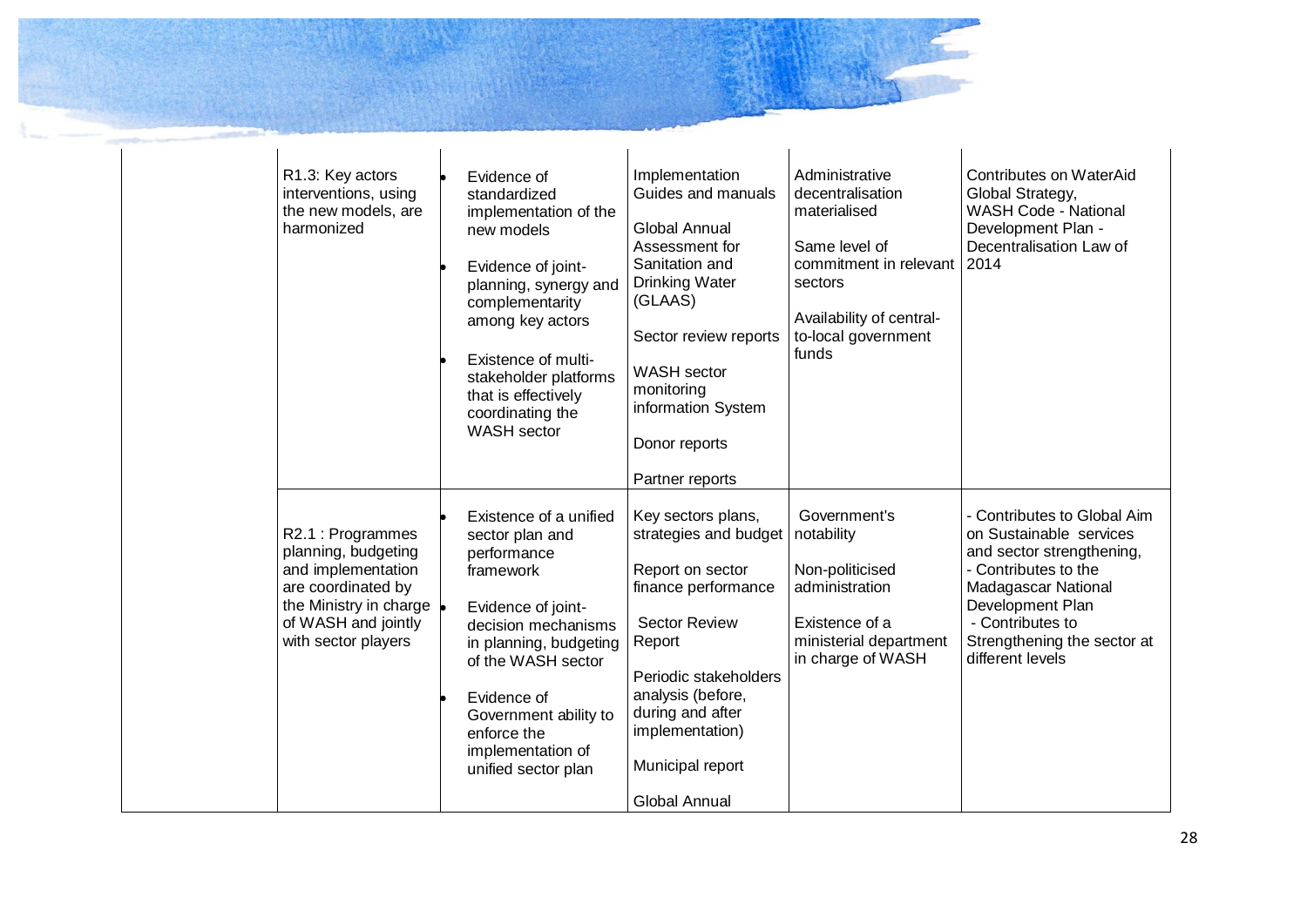

|                                                                                 | Evidence of change in<br>the use of information<br>generated by MIS in<br>support of evidence-<br>based decision<br>making                                                                    | Assessment for<br>Sanitation and<br><b>Drinking Water</b><br>(GLAAS)                                                                                                                                                                                   |                                                                                                         |                                                                                                                                                            |
|---------------------------------------------------------------------------------|-----------------------------------------------------------------------------------------------------------------------------------------------------------------------------------------------|--------------------------------------------------------------------------------------------------------------------------------------------------------------------------------------------------------------------------------------------------------|---------------------------------------------------------------------------------------------------------|------------------------------------------------------------------------------------------------------------------------------------------------------------|
| R2.2: Good<br>governance and<br>accountability of State<br>actors at all levels | Evidence of<br>compliance with<br>financial, procurement<br>and reporting<br>procedures<br>Existence of<br>transparent<br>procurement<br>procedures<br>Existence of<br>participatory decision | Audit report (legality<br>$audit, \ldots)$<br>Donor report<br>Procurement<br>Regulating<br>Authority's (ARMP)<br>report<br>Periodic capacity<br>assessments<br>(including<br>participatory<br>approaches)<br>Grievance register<br>and claims received | Discussion between<br>State actors at all<br>levels, technical and<br>financial partners<br>and/or CSOs | Contributes to Global Aim<br>on Sustainable services<br>and sector strengthening,<br>- Contributes to Plan<br>National de développement<br>pour Madagascar |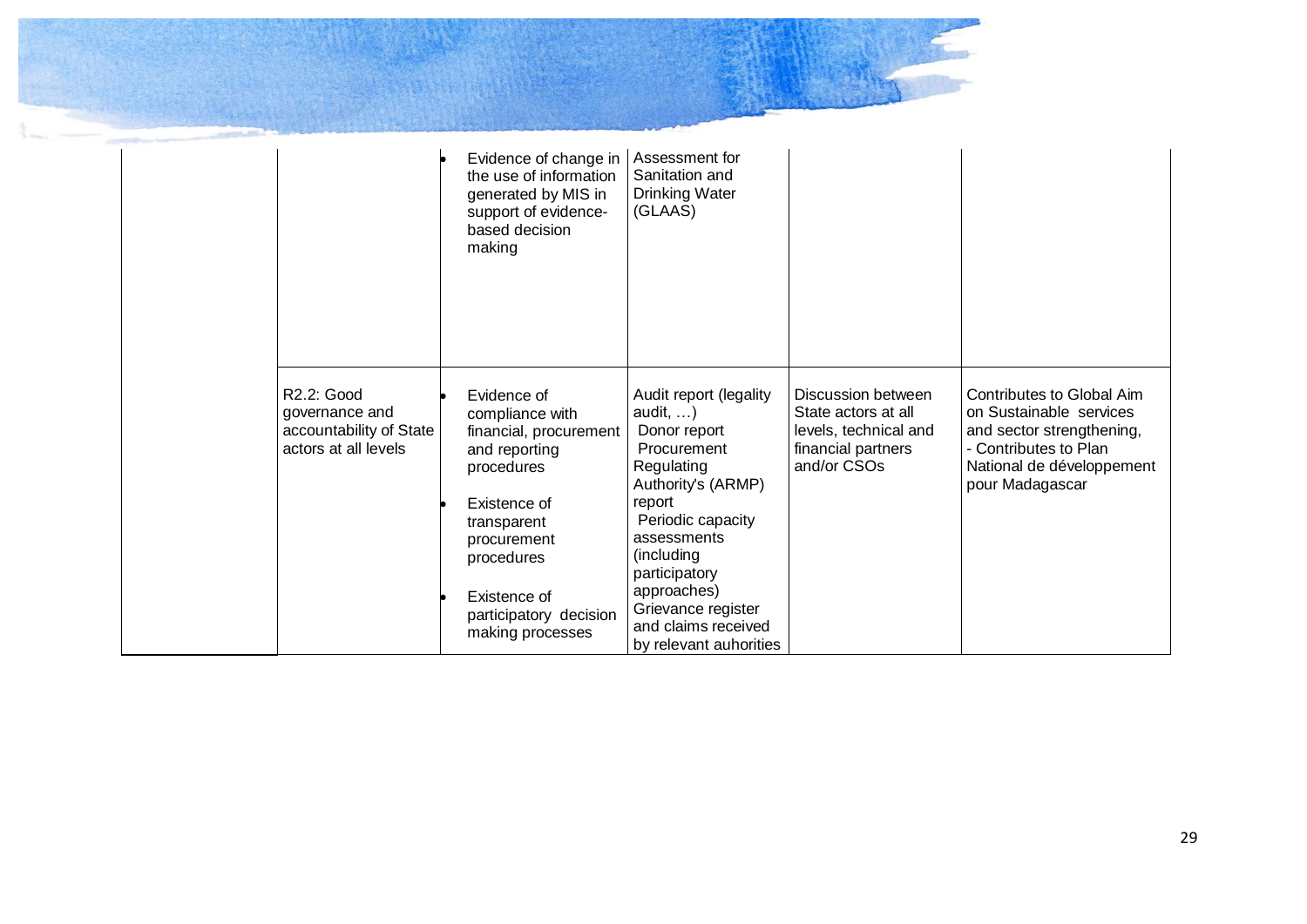| R2.3: Municipalities,<br>regions and the<br>ministry in charge of<br>WASH ensure the<br>regulation, monitoring<br>and evaluation,<br>knowledge<br>management of the<br>sector | Existence and<br>functionality of WASH<br>sector management<br>structures at<br>decentralised levels<br>Evidence of change in<br>duty bearers'<br>awareness of their<br>roles in realizing rights<br>to water and<br>sanitation at<br>decentralized levels | Laws and regulations<br>- Reports on sector<br>regulation and<br>coordination at<br>regional and<br>municipal levels<br>- Periodic capacity<br>assessments<br>- Development plans<br>incorporating WASH<br>- Knowledge<br>management<br>documents | - Political stability and<br>State continuity<br>- Resources available<br>(human, financial,<br>material) | - Contributes to Global Aim<br>on Sustainable services<br>and sector strengthening,<br>- Contributes to Plan<br>National de développement<br>pour Madagascar |
|-------------------------------------------------------------------------------------------------------------------------------------------------------------------------------|------------------------------------------------------------------------------------------------------------------------------------------------------------------------------------------------------------------------------------------------------------|---------------------------------------------------------------------------------------------------------------------------------------------------------------------------------------------------------------------------------------------------|-----------------------------------------------------------------------------------------------------------|--------------------------------------------------------------------------------------------------------------------------------------------------------------|
|                                                                                                                                                                               | Change in WASH<br>sector management<br>capacity at<br>decentralised levels<br>Existence of<br>exchange forum and<br>documentation<br>processes at the<br>municipal and<br>regional levels                                                                  |                                                                                                                                                                                                                                                   |                                                                                                           |                                                                                                                                                              |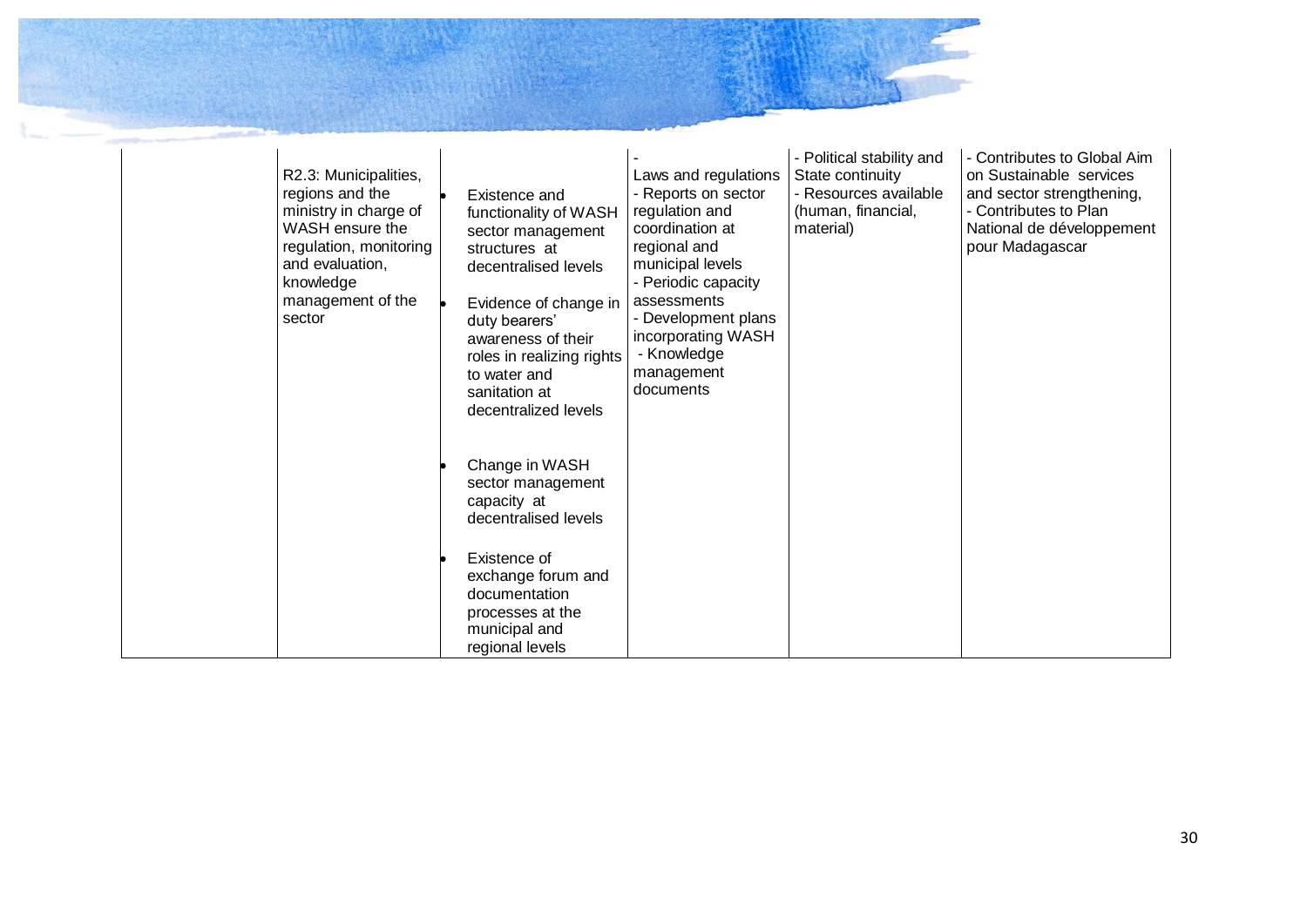| R2.4: Adequate<br>funding for the sector<br>is ensured, used<br>properly and<br>managed<br>transparently     | Percentage of the<br>national budget<br>allocated to WASH<br>Percentage of funds<br>raised for the sector<br>Existence of financial<br>systems and entities<br>that ensure<br>sustainability of<br><b>WASH</b> services<br>Changes in<br>government<br>absorption capacity of<br>funding available for | Finance act and<br>public expenditure<br>reviews<br>- Periodic reports<br>- Project documents<br>in support of grants<br>application<br>- Donor reports<br>Laws and regulations<br>- Achievements<br>report and post-<br>implementation<br>evaluation report<br>- Reports on | Existence and<br>continuity of funding<br>opportunities for the<br>sector<br>- State continuity<br>- Discussions between<br>State actors and CSO<br>about financing the<br>sector<br>Existence of a<br>ministerial department<br>in charge of WASH | - Contributes to Global Aim<br>on Sustainable services<br>and sector strengthening,<br>- Contributes to Plan<br>National de développement<br>pour Madagascar                                                                                                       |
|--------------------------------------------------------------------------------------------------------------|--------------------------------------------------------------------------------------------------------------------------------------------------------------------------------------------------------------------------------------------------------------------------------------------------------|------------------------------------------------------------------------------------------------------------------------------------------------------------------------------------------------------------------------------------------------------------------------------|----------------------------------------------------------------------------------------------------------------------------------------------------------------------------------------------------------------------------------------------------|--------------------------------------------------------------------------------------------------------------------------------------------------------------------------------------------------------------------------------------------------------------------|
|                                                                                                              | <b>WASH</b>                                                                                                                                                                                                                                                                                            | municipality budget<br>expenditure<br>- Report on public<br>tendering processes                                                                                                                                                                                              |                                                                                                                                                                                                                                                    |                                                                                                                                                                                                                                                                    |
| R3.1: Informed,<br>responsible and<br>committed citizens<br>claiming their rights to<br><b>WASH</b> services | Citizens level of<br>understanding,<br>including the poorest<br>people, of their rights<br>and responsibilities<br>Citizens' capacity to<br>claim their rights and<br>to engage in collective<br>actions<br>Citizens' contributions<br>to sustaining the                                               | Citizen survey<br>Partner report<br>Citizen score card<br>Grievance register<br>and claims received<br>by relevant<br>authorities<br>User fee registers                                                                                                                      | Political stability and<br>lack of insecurity<br>enabling CSOs to<br>perform their activities                                                                                                                                                      | Contributes to achieving the<br>Global Goal on Inequalities<br>Designed and based on the<br>Equity and Inclusion<br>principles,<br>the Human Rights Based<br>Approach (HRBA) and the<br>strengthening of the sector<br>prescribed by WaterAid's<br>global strategy |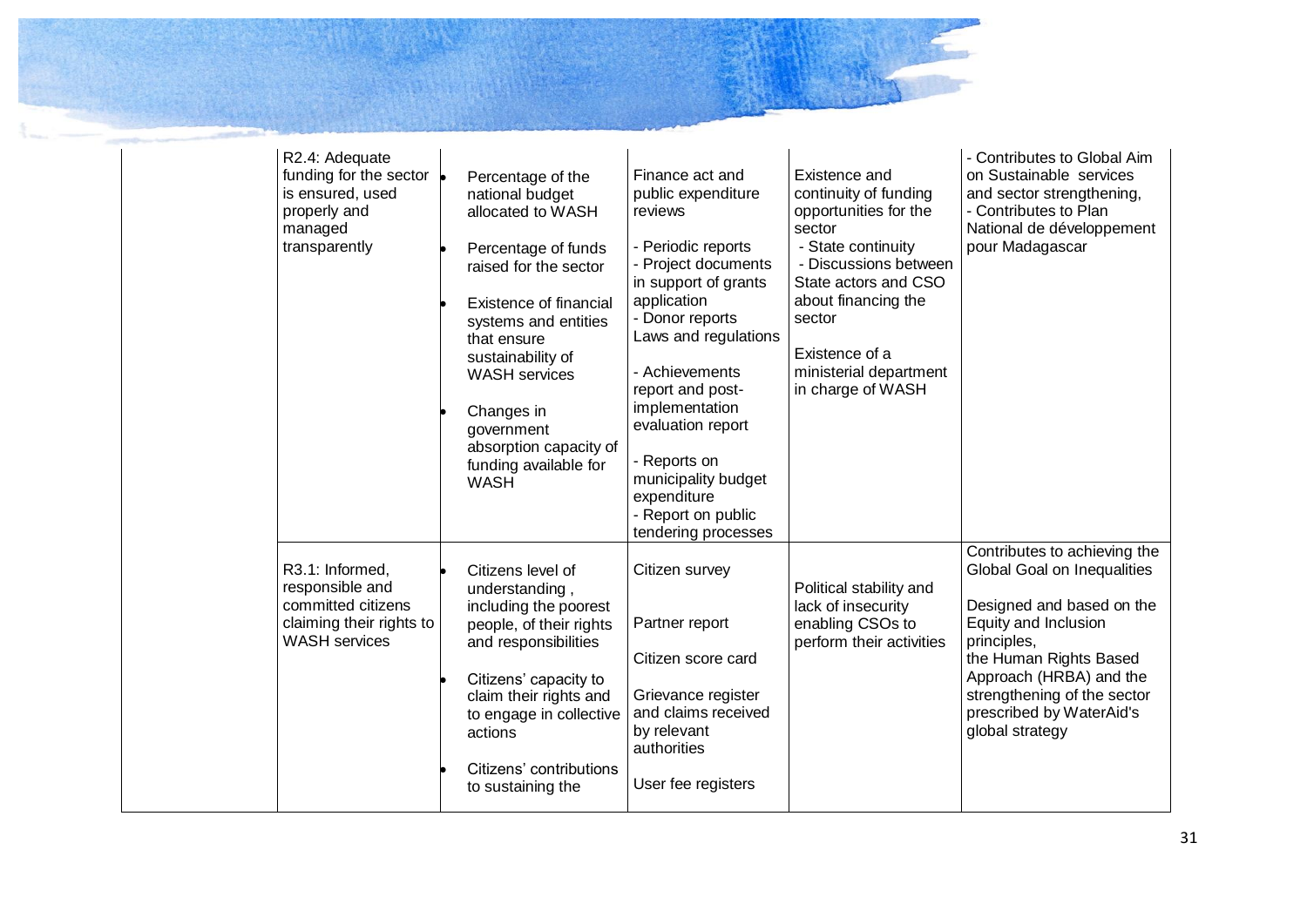|                                                                                                                                                         | services                                                                                                                                                                                                                                                         |                                                                                                                                                                                     |                                                                                                                                                              |                                                                                                                                                                                                                                                                    |
|---------------------------------------------------------------------------------------------------------------------------------------------------------|------------------------------------------------------------------------------------------------------------------------------------------------------------------------------------------------------------------------------------------------------------------|-------------------------------------------------------------------------------------------------------------------------------------------------------------------------------------|--------------------------------------------------------------------------------------------------------------------------------------------------------------|--------------------------------------------------------------------------------------------------------------------------------------------------------------------------------------------------------------------------------------------------------------------|
| R3.2: Competent<br>CSOs support<br>communities for<br>collective actions to<br>claim good<br>governance and<br>inclusiveness of<br><b>WASH</b> services | <b>Existence of CSOs</b><br>that have a strategic<br>plan developed with<br>community<br>stakeholders<br><b>Evidence of CSOs</b><br>capacity to support<br>communities in<br>claiming rights<br>Evidence of CSOs<br>conveying claims to<br>relevant duty bearers | CSOs strategic plans<br>and reports<br>Grievance register<br>and claims received<br>by relevant<br>authorities                                                                      | Political stability<br>Conducive<br>environment for CSOs<br>activities<br>Government<br>transparency                                                         | Contributes to achieving the<br>Global Goal on Inequalities<br>Designed and based on the<br>Equity and Inclusion<br>principles,<br>the Human Rights Based<br>Approach (HRBA) and the<br>strengthening of the sector<br>prescribed by WaterAid's<br>global strategy |
| R3.3: Exchange,<br>consultation and<br>issue-raising<br>platforms are<br>effectively used by<br>CSO coalitions for<br>joint advocacy actions            | Evidence of CSOs<br>engagement at<br>different levels<br>CSO networks<br>capacity to coordinate<br>and undertake<br>collective advocacy<br>Evidence of power<br>holders proactively<br>approaching CSOs for<br>inputs / information                              | CSO strategic plan<br><b>CSO Report</b><br>Evidence of<br>participation in key<br>sector processes and<br>reports<br><b>Officials letters</b><br>Meeting log and<br>Meeting minutes | The government<br>agrees to set up<br>consultation platforms,<br>maintain the ministry in<br>charge of WASH and<br>defend the interest of<br>the WASH sector | Contributes to achieving the<br>Global Goal on Inequalities<br>Designed and based on the<br>Equity and Inclusion<br>principles,<br>the Human Rights Based<br>Approach (HRBA) and the<br>strengthening of the sector<br>prescribed by WaterAid's<br>global strategy |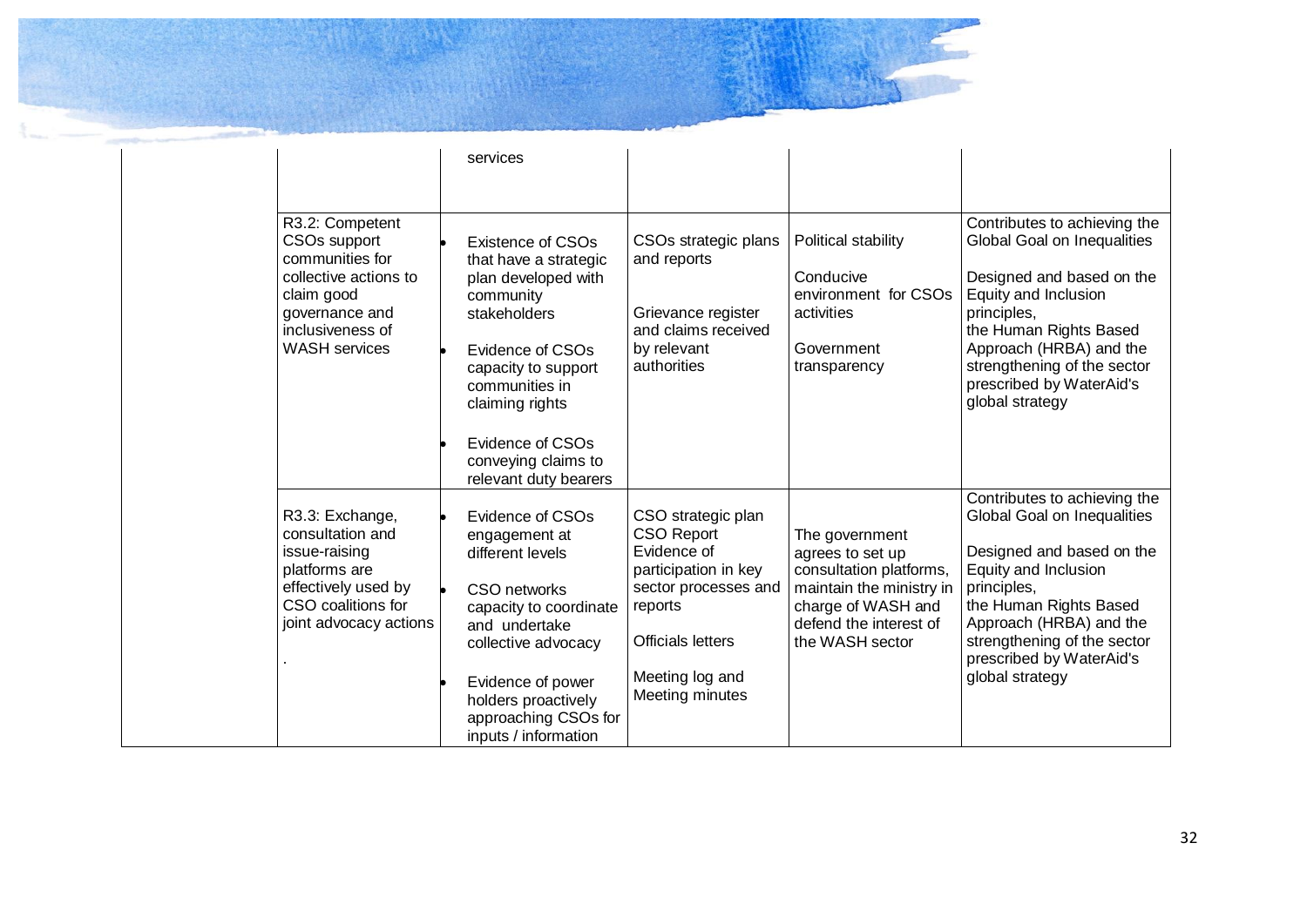| R4.1: Innovative<br>hygiene promotion<br>strategy adopted by<br>key actors | The number and<br>nature of tested<br>hygiene models<br>adopted and scaled<br>up by key actors                                                                                                                                       | <b>Key Sectors policies</b><br>and strategies<br>Partner reports<br>Sector reports                                                                 | Buy-in by key actors at<br>all levels<br>Resources availability<br>(Human, Financial,<br>Material)   | <b>Contributes to the National</b><br>Development Plan, PDSS,<br>Roadmap of the Ministry of<br><b>WASH</b> |
|----------------------------------------------------------------------------|--------------------------------------------------------------------------------------------------------------------------------------------------------------------------------------------------------------------------------------|----------------------------------------------------------------------------------------------------------------------------------------------------|------------------------------------------------------------------------------------------------------|------------------------------------------------------------------------------------------------------------|
| R4.2: Hygiene<br>facilities exist and are<br>used                          | Change in hygiene<br>behaviours<br>Availability of hygiene<br>facilities or services in<br>public institutions and<br>within household                                                                                               | Partner report<br>Sector report                                                                                                                    | Price stability<br>Actors' willingness to<br>contribute to the<br>construction of such<br>facilities | <b>Contributes to National</b><br>Development Plan, PDSS,<br>Roadmap of the Ministry of<br><b>WASH</b>     |
| R4.3: Hygiene<br>expertise is created                                      | Existence of hygiene<br>expertise and<br>professionals<br>Existence of hygiene<br>training and courses<br>within training<br>institutions and<br>universities                                                                        | Work plan and<br>reports<br><b>Technical documents</b><br>Training institutions<br>and universities<br>curricula<br>Document on<br>hygiene experts | Prejudice of<br>professional regarding<br>Hygiene promotion<br>Programme                             | National Development Plan,<br>PDSS, Roadmap of the<br>Ministry of WASH;                                    |
| R4.4: Prioritization of<br>hygiene in all social<br>sectors at all levels  | Evidence of decision<br>maker commitment to<br>prioritize hygiene<br>Existence of a unified<br>hygiene promotion<br>programme adhered<br>to by all social sectors<br>Evidence of<br>integration of hygiene<br>in national monitoring | Sector policies and<br>strategies<br>Sector monitoring<br>plans<br>Sector reports<br>National surveys                                              | Buy-in by key sectors<br>Resources availability<br>(Human, Financial,<br>Material)                   | <b>Contributes to National</b><br>Development Plan, PDSS,<br>Roadmap of the Ministry of<br><b>WASH</b>     |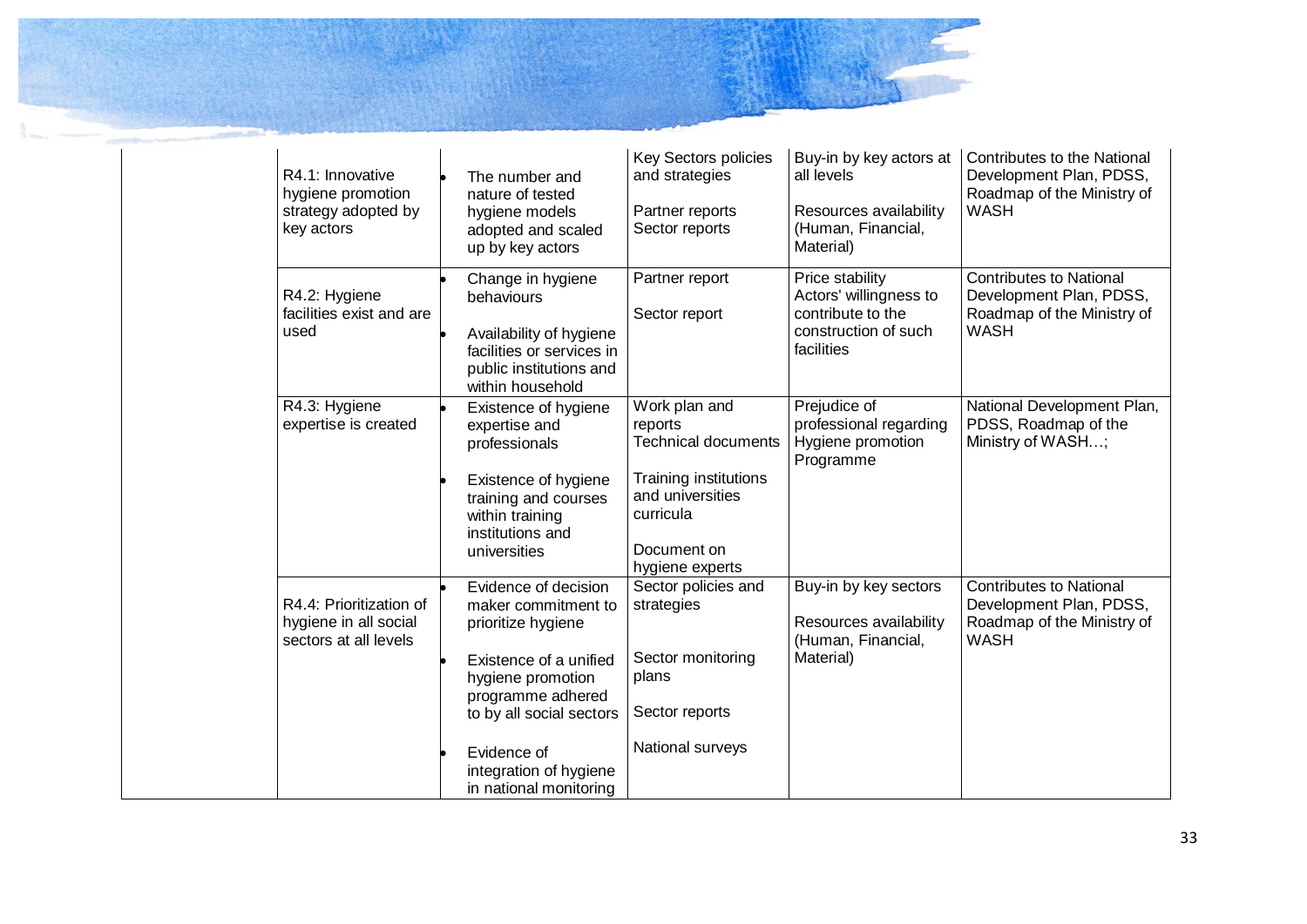

## **2. Risk management plan**

The risk matrix below outlines the possible risks that may impede the efficient implementation of the WaterAid Madagascar strategy, the impact of those risks on WaterAid's work and what mitigation actions can be taken to the minimise the risks:

#### **Table: Risk Analysis**

| <b>Risk</b>                       | <b>Impact</b>                                                                                                     | <b>Risk</b><br>Level | <b>Mitigation action</b>                                                                                                                   |
|-----------------------------------|-------------------------------------------------------------------------------------------------------------------|----------------------|--------------------------------------------------------------------------------------------------------------------------------------------|
| <b>Political</b><br>uncertainties | The political situation will be unpredictable, particularly<br>due to the upcoming presidential election in 2019. | M                    | WaterAid Madagascar plans to strengthen its<br>political neutrality and continue lobbying for<br>the maintaining of the Ministry of Water, |
|                                   | Frequent changes within the public administration, which                                                          |                      | Sanitation and Hygiene and the involvement                                                                                                 |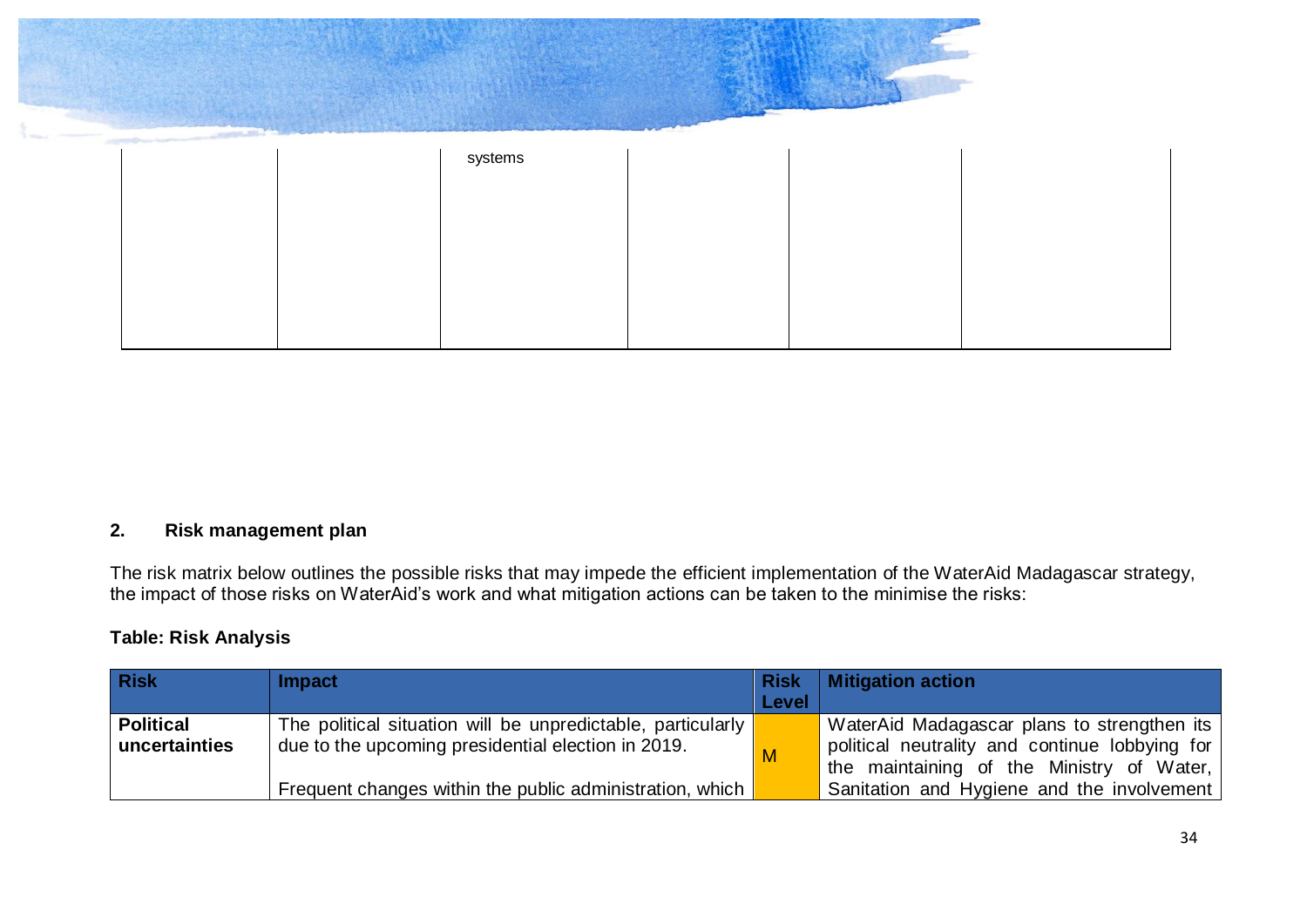

|                                                                   | remains highly politicised.<br>Instability of the ministry exclusively dedicated to water,<br>sanitation and hygiene.<br>The political uncertainties could slow the implementation<br>of the two strategic thrusts of WaterAid Madagascar:<br>strengthening the sector and development of universal<br>access concept at the municipal level. |   | of authorities through MoUs at all levels, while<br>promoting operational exchange platforms.                                                                                                                                                                                                 |
|-------------------------------------------------------------------|-----------------------------------------------------------------------------------------------------------------------------------------------------------------------------------------------------------------------------------------------------------------------------------------------------------------------------------------------|---|-----------------------------------------------------------------------------------------------------------------------------------------------------------------------------------------------------------------------------------------------------------------------------------------------|
| <b>Weak</b><br>decentralisation<br>and devolution                 | Decentralisation and devolution remain very theoretical<br>due to lack of skills transfer and resources at the local<br>level.                                                                                                                                                                                                                | M | WaterAid Madagascar will focus on skills<br>transfer in its intervention areas to ensure that<br>local governments are able to mobilise<br>resources.                                                                                                                                         |
| <b>Fragile</b><br>of <sub>l</sub><br>economy<br><b>Madagascar</b> | The depreciation of the Ariary currency, which will<br>continue to lose value against the Euro and against the<br>US dollars.<br>The dependency of Madagascar on foreign donors<br>notably in terms of investment. Very limited local<br>fundraising opportunities                                                                            | н | WaterAid Madagascar's budgeting process<br>will be based on a very long projection of<br>Ariary change rate and the inflation rate.<br>WaterAid<br>Madagascar will promote<br>CO-<br>financing with other donors.<br>WaterAid<br>Madagascar<br>has to resort to<br>international fundraising. |
| Fear related to<br>civic<br>engagement                            | Playing the watchdog role could be perceived badly by<br>the public administration.                                                                                                                                                                                                                                                           | L | WaterAid Madagascar will ensure a good<br>balance between two of its strategic thrusts,<br>citizen engagement and strengthening the<br>sector.                                                                                                                                                |
| <b>Insecurity</b><br>spreading<br>the $ $<br>across<br>country    | In some areas communities are literally terrorised by<br>insecurity, some of whom are forced to leave everything<br>behind by fleeing to other villages. The country is sinking<br>into a situation of generalised fear                                                                                                                       | M | WaterAid Madagascar is a member of the<br>INGOs security group and will continuously<br>update the security status of the country. We<br>will also ask our liaison offices and the field<br>workers of our local partners to provide a                                                        |